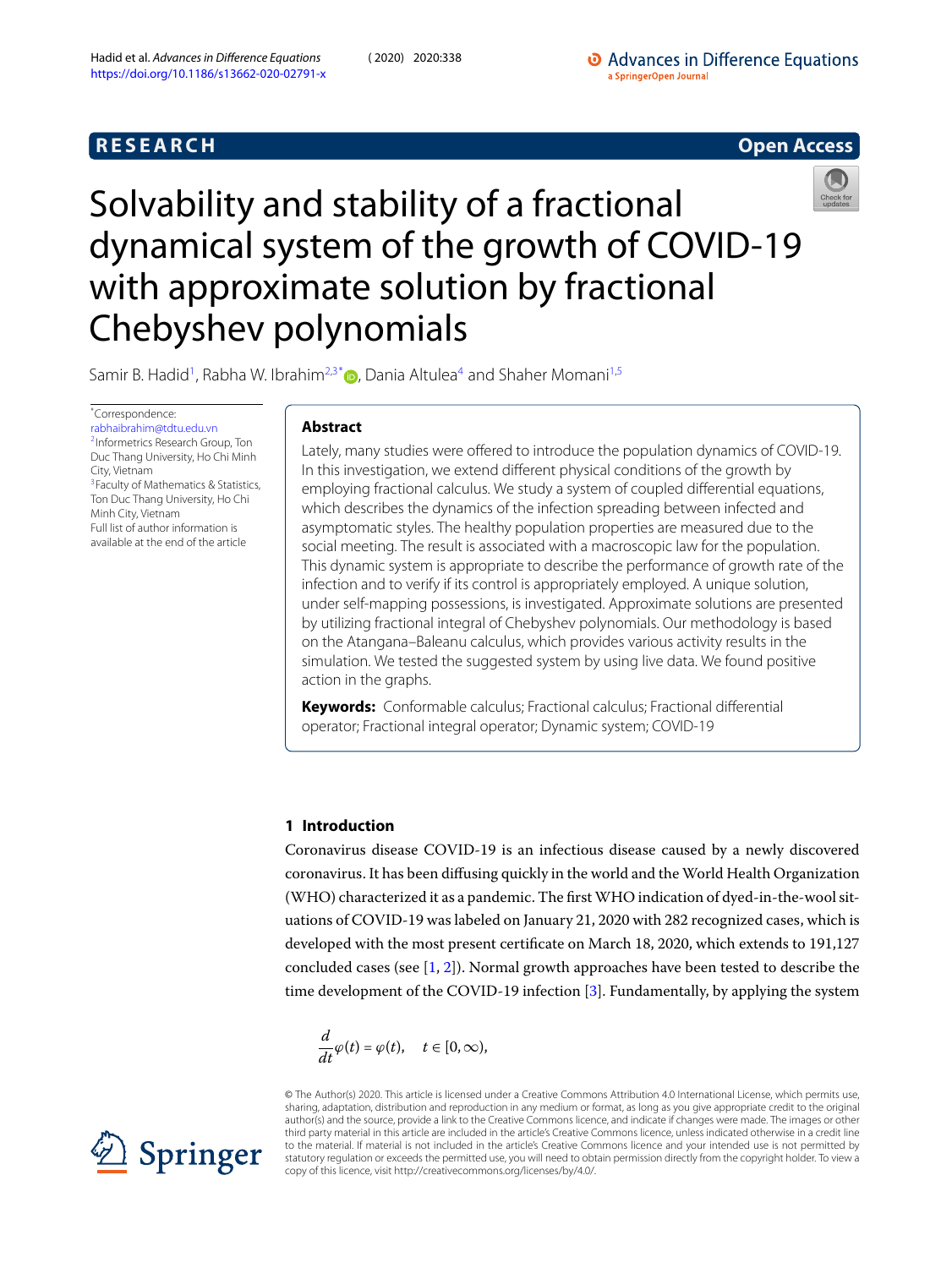where  $\varphi$  denotes the sum of infected people and the spreading phase, the increasing number of asymptomatic infected individuals was labeled. Recently, an extensive presentation of the fractal-fractional dynamic system of COVID-19 spread was introduced by Atangana [[4\]](#page-14-8).

The current investigation concerns the fractional dynamic system of the growth laws by exploiting the idea of fractional calculus. This idea contains an important term, which is the exponential law to find and accept the graph of the growth. The existence and uniqueness consequences are deliberated in the application of the fixed-point theory of self-mappings. Other properties are observed, such as the approximate solvability using the fractional Chebyshev polynomials.

### **2 Fractional dynamic system (FDS)**

In this section, we construct the dynamic system of coupled equations. Before that, we need the following preliminaries about the conformable calculus.

# **2.1 Atangana–Baleanu calculus (ABC)**

In recent decades, several physical complications have been displayed when employing the fractional calculus. The fundamental clarifications for applying fractional derivative illustrations are that various arrangements, constructions, and inequalities show the ability to remember past, or nonlocal properties, which cannot be stimulated using normal order derivatives. The fundamental ideas and applications of fractional calculus and fractional differential equations can now be found in many surveys. While most of the principal studies were based on the procedure of the Riemann–Liouville fractional order derivative, or the Caputo fractional order derivative, it has been observed that these derivatives have the property that their kernels have a singularity at the end of the interval of interest. The essential differences among the arbitrary derivatives are their unlike kernels which can be selected to fit the requirements of different applications. For example, the central variations between the Caputo fractional derivative, the Caputo–Fabrizio derivative[[5\]](#page-14-9), and others are that the Caputo calculus is expressed by employing a power law, while the Caputo–Fabrizio derivative is characterized by using an exponential decay. Atangana– Baleanu operator is introduced by suggesting the generalized Mittag-Leffler function[[6](#page-15-0)].

**Definition 1** (Fractional differential operator) A differential operator  $\Delta^{\nu}$ ,  $\nu \in (0,1)$  is called a fractional Atangana–Baleanu derivative of order  $\nu$  of a function  $\varphi$  if and only if  $\Delta^{\nu}$  can be written as

$$
\Delta^{\nu}\varphi(t)=\frac{1}{1-\nu}\int_0^t\varphi'(\tau)\varXi_{\nu}\bigg(\frac{-\nu}{1-\nu}(t-\tau)^{\nu}\bigg)d\tau,\quad t\geq 0,
$$

where  $\mathcal{E}$  indicates the Mittag-Leffler function. The fractional integral is formulated by

$$
J^{\nu}\varphi(t)=(1-\nu)\varphi(t)+\frac{\nu}{\Gamma(\nu)}\int_0^t\varphi(\tau)(t-\tau)^{\nu-1}\,d\tau.
$$

### **2.2 Construction of FDS**

In the construction of FDS, we denote by  $E(t)$  the increasing overall number of infected persons, which is the sum of the number of the increasing recognized infected individuals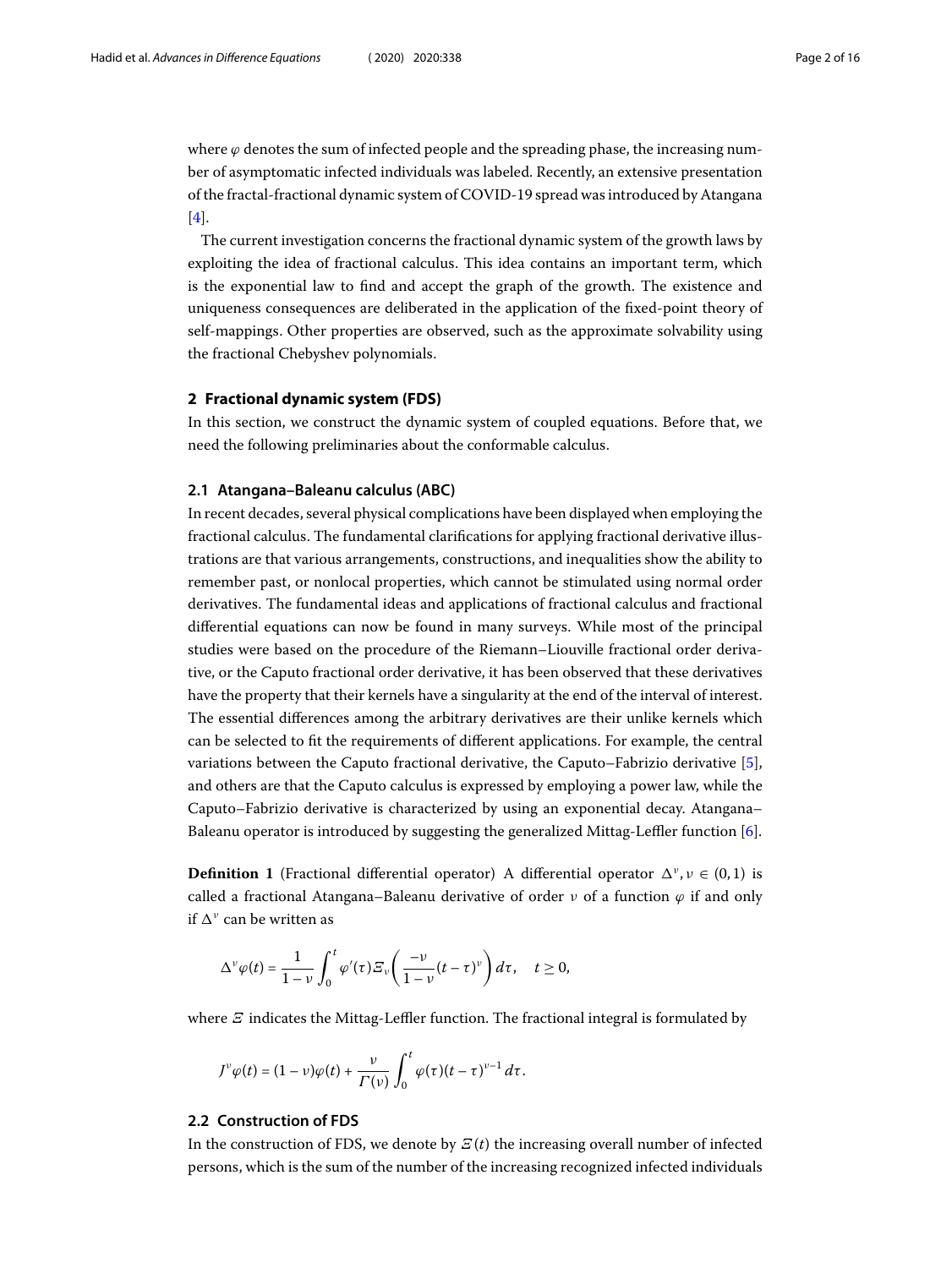$\varphi(t)$  and of the asymptomatic transmissions  $\psi(t)$ , that is,  $\mathcal{E}(t) = \varphi(t) + \psi(t)$ . Regarding the statistics of  $\varphi(t)$ , the number of transitions on and off, and cured people are convoluted, because they have been previously ill. Therefore, there are rate functions linking  $\varphi$  and  $\psi$ . We formulate the coupled-FDS as follows:

<span id="page-2-0"></span>
$$
\Delta^{\nu}\varphi(t) = \alpha_1(t)\varphi(t) + \alpha(t)\psi(t),
$$
  
\n
$$
\Delta^{\nu}\psi(t) = \beta_1(t)\psi(t) + \beta(t)\varphi(t),
$$
\n(1)

where  $\alpha, \alpha_1$  and  $\beta, \beta_1$  are the connection rate continuous functions of  $\psi$  in  $\Delta^{\mu} \varphi(t)$  and  $\varphi$  in  $\Delta^{\nu}\psi(t)$ , respectively. They describe the damping properties in line for the control energy.

# **3 Results**

In this section, we proceed to discuss the solution existence and uniqueness for system ([1\)](#page-2-0). Moreover, we investigate the controller solution from different views.

### **3.1 Stability of solution**

In this section, we deal with the stability of the unique solution via fixed point theorem. System [\(1\)](#page-2-0) can be expressed by the general system

<span id="page-2-1"></span>
$$
\Delta^{\nu}\varphi(t) = X(t, \varphi, \psi),
$$
  
\n
$$
\Delta^{\nu}\psi(t) = A(t, \varphi, \psi),
$$
\n(2)

satisfying the following hypotheses:

(A1) Assume that  $X : [0, T] \times \mathbb{R} \times \mathbb{R} \rightarrow \mathbb{R}$  is a nondecreasing continuously differentiable function with  $X(0, 0, 0) = 0$  and nonvanishing in a compact interval  $(0, T]$ . Furthermore, there is a positive constant  $\kappa$  such that

$$
\big|X(t,\varphi_1,\psi_1)-X(t,\varphi_2,\psi_2)\big|\leq \kappa\big(|\varphi_1-\varphi_2|+|\psi_1-\psi_2|\big).
$$

(A2) Assume that  $A : [0, T] \times \mathbb{R} \times \mathbb{R} \rightarrow \mathbb{R}$  is a nondecreasing continuously differentiable function with  $A(0, 0, 0) = 0$  and nonvanishing in a compact interval  $(0, T]$ . In addition, assume that there exists a positive constant K such that

$$
|A(t,\varphi_1,\psi_1)-A(t,\varphi_2,\psi_2)|\leq K(|\varphi_1-\varphi_2|+|\psi_1-\psi_2|).
$$

<span id="page-2-2"></span>We aim to establish the existence and uniqueness of solution to system [\(2](#page-2-1)) using selfmapping fixed point theorem[[7\]](#page-15-1).

**Lemma 3.1** Let  $(\aleph, \triangle)$  be a complete metric space and  $U : \aleph \to \aleph$  a self-mapping satisfying the relation

$$
\flat\big(\triangle(\mathcal{U}(\chi),\mathcal{U}(\eta))\big) \leq \flat\big(\triangle(\chi,\eta)\big) - \wp\big(\triangle(\chi,\eta)\big) \tag{3}
$$

for all  $\chi, \eta \in \aleph$ , where  $\flat, \wp$ :  $[0,\infty) \to [0,\infty)$  are both continuous and nondecreasing functions with  $\nu(0) = \wp(0) = 0$ . Then U admits a unique fixed point.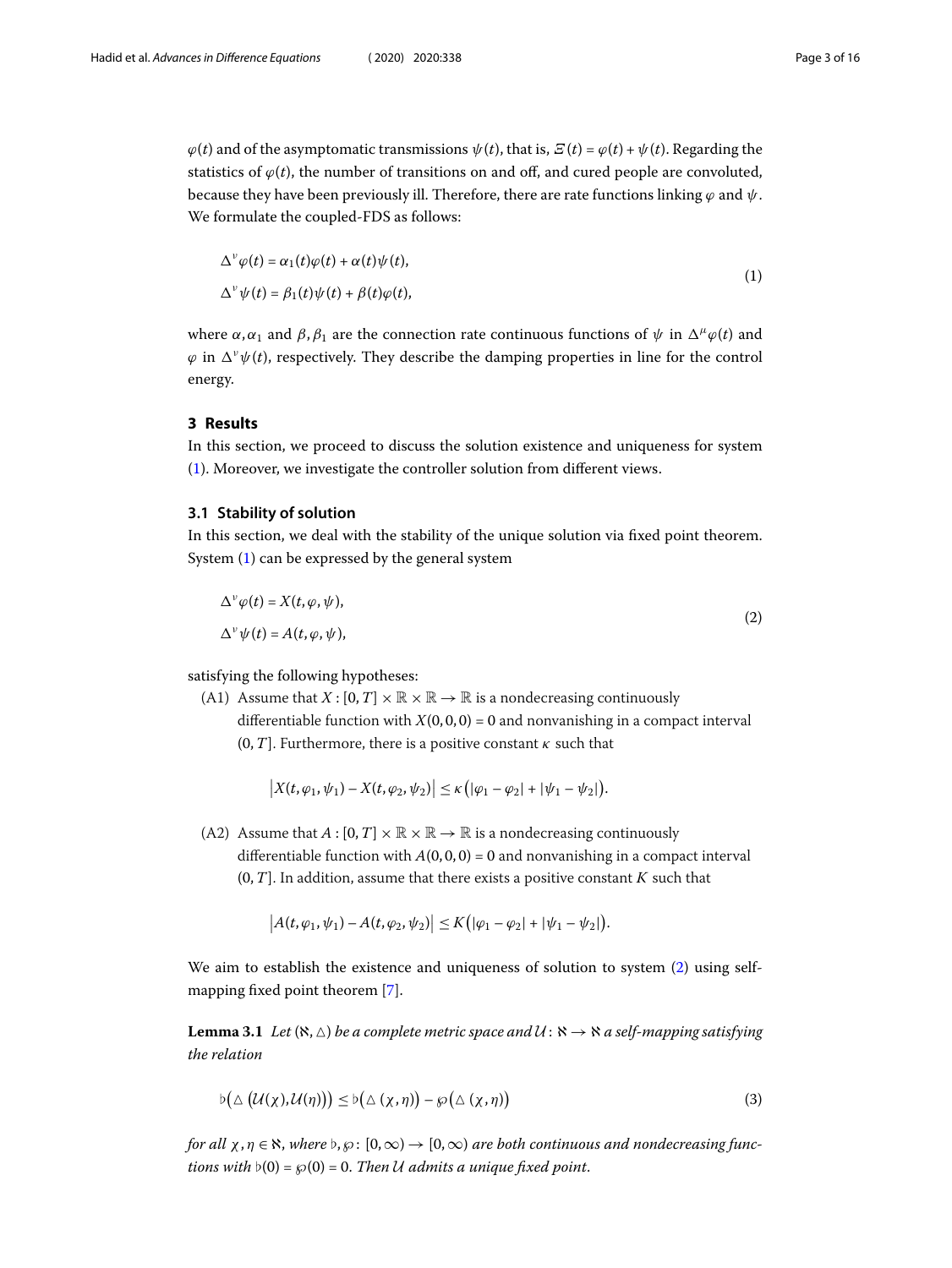Put  $\aleph = \mathbb{R}$  and define an operator  $\mathcal{P} : \mathbb{R} \times \mathbb{R} \to \mathbb{R} \times \mathbb{R}$  as follows:

<span id="page-3-0"></span>
$$
(\mathcal{P}(\varphi, \psi))(t) = (\mathcal{P}_1(\varphi, \psi), \mathcal{P}_2(\varphi, \psi))(t)
$$
  

$$
= \left((1 - \nu)X(t, \varphi, \psi) + \frac{\nu}{\Gamma(\nu)} \int_0^t X(\tau, \varphi, \psi)(t - \tau)^{\nu - 1} d\tau, \right. (1 - \nu)A(t, \varphi, \psi) + \frac{\nu}{\Gamma(\nu)} \int_0^t A(\tau, \varphi, \psi)(t - \tau)^{\nu - 1} d\tau\right).
$$
 (4)

Since  $(\varphi, \psi) \in \mathbb{R} \times \mathbb{R}$ ,  $\mathcal{P}$  is a self-mapping.

**Lemma 3.2** Let the functions  $\mathfrak{B} : \mathbb{R}^3 \to \mathbb{R}^+$  be defined as follows:

$$
\mathfrak{B}((\varphi_1,\psi_1),(\varphi_2,\psi_2),(\varphi_3,\psi_3)) = \max\big\{|\varphi_i - \varphi_j| + |\psi_i - \psi_j| : i, j = 1,2,3, i \neq j\big\}.
$$

Then the function  $\mathfrak{B} \in \mathbb{R}$  forms a metric.

*Proof* Clearly,  $\mathfrak{B}(0) = 0$ . Furthermore, we have

$$
\mathfrak{B}((\varphi_1, \psi_1), (\varphi_1, \psi_1), (\varphi_i, \psi_i)) + \mathfrak{B}((\varphi_2, \psi_2), (\varphi_2, \psi_2), (\varphi_i, \psi_i))
$$
  
+ 
$$
\mathfrak{B}((\varphi_3, \psi_3), (\varphi_2, \psi_2), (\varphi_k, \psi_k))
$$
  
= 
$$
\max_{i=2,3} \{ |\varphi_1 - \varphi_i| + |\psi_1 - \psi_i| \} + \max_{j=1,3} \{ |\varphi_2 - \varphi_j| + |\psi_2 - \psi_j| \}
$$
  
+ 
$$
\max_{k=1,2} \{ |\varphi_3 - \varphi_k| + |\psi_3 - \psi_k| \}
$$
  
= 
$$
\max \{ |\varphi_1 - \varphi_2| + |\psi_1 - \psi_2|, |\varphi_1 - \varphi_3| + |\psi_1 - \psi_3| \}
$$
  
+ 
$$
\max \{ |\varphi_2 - \varphi_1| + |\psi_2 - \psi_1|, |\varphi_2 - \varphi_3| + |\psi_2 - \psi_3| \}
$$
  
+ 
$$
\max \{ |\varphi_3 - \varphi_1| + |\psi_3 - \psi_1|, |\varphi_3 - \varphi_2| + |\psi_3 - \psi_2| \}
$$
  
= 
$$
2 \max \{ |\varphi_1 - \varphi_2| + |\psi_1 - \psi_2|, |\varphi_2 - \varphi_3| + |\psi_2 - \psi_3|, |\varphi_3 - \varphi_1| + |\psi_3 - \psi_1| \}
$$
  
> 
$$
\max \{ |\varphi_1 - \varphi_2| + |\psi_1 - \psi_2|, |\varphi_2 - \varphi_3| + |\psi_2 - \psi_3|, |\varphi_3 - \varphi_1| + |\psi_3 - \psi_1| \}
$$
  
= 
$$
\max \{ |\varphi_1 - \varphi_1| + |\psi_1 - \psi_1| : i, j = 1, 2, 3, i \neq j \}
$$
  
:= 
$$
\mathfrak{B}((\varphi_1, \psi_1), (\varphi_2, \psi_2), (\varphi_3, \psi_3)).
$$
 (5)

<span id="page-3-1"></span>Hence, the function  $\mathfrak{B}((\varphi_1, \psi_1), (\varphi_2, \psi_2), (\varphi_3, \psi_3))$  is a metric.

This metric forms the maximum measurement between the three cases of growth of COVID-19. Note that this metric can be extended to include other cases in dynamic systems.

**Theorem 3.3** Suppose that the dynamic system [\(2](#page-2-1)) satisfies hypotheses (A1) and (A2). If the positive constants  $\kappa$  and  $K$  are such that

$$
\kappa<\frac{1}{1-\nu+\frac{T^{\nu}}{\varGamma(\nu)}}\quad and \quad K<\frac{1}{1-\nu+\frac{T^{\nu}}{\varGamma(\nu)}},\quad T<\infty,
$$

then  ${\mathcal P}$  has a unique fixed point in the ball  $B_r$ , where  $r\leq 1$ .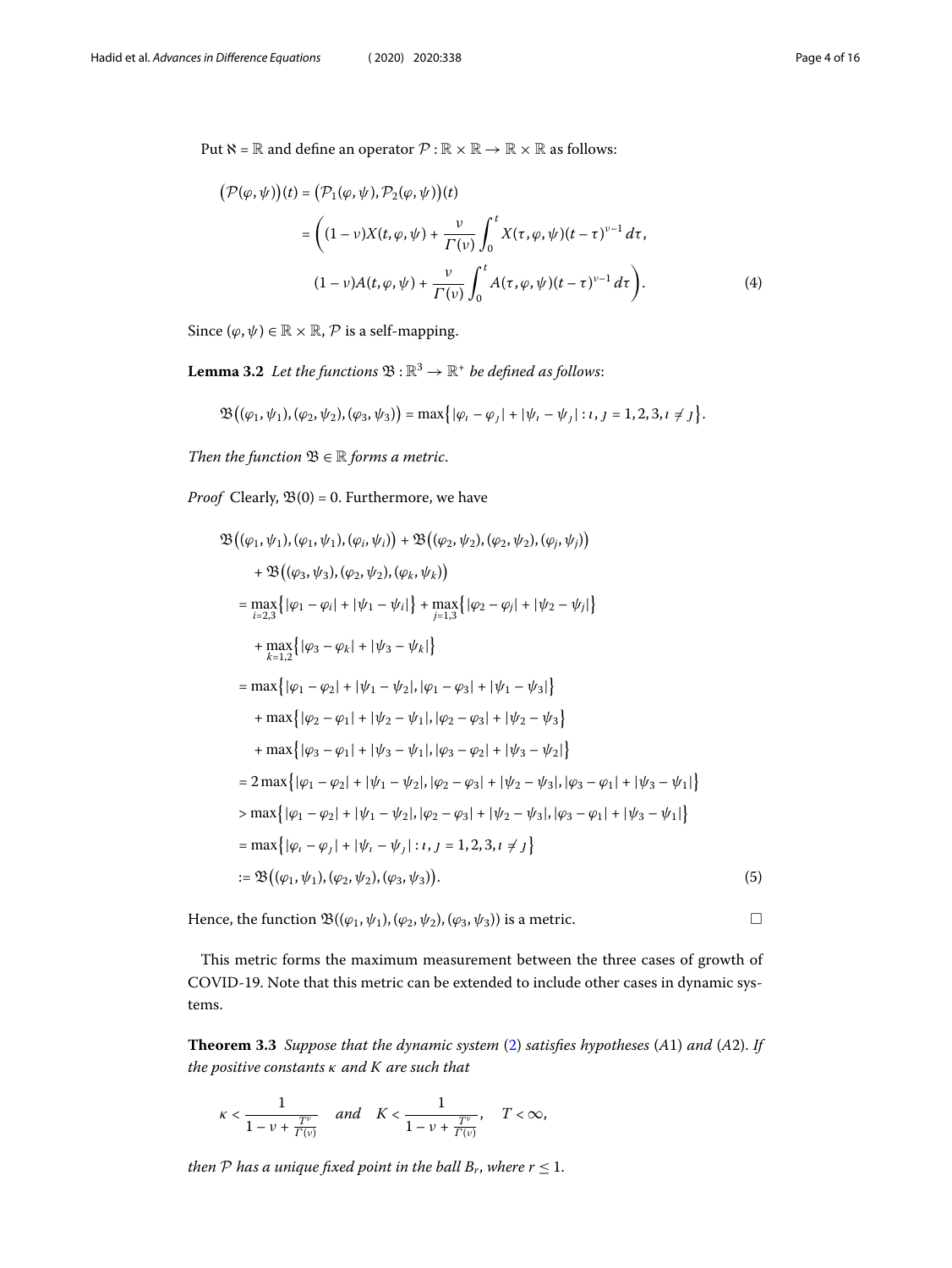*Proof* In view of the assumption on  $\kappa$ , and the definition of the metric in Lemma [3.2](#page-3-0), we have

$$
\mathfrak{B}(\mathcal{P}_{1}(\varphi_{1}, \psi_{1})(t), \mathcal{P}_{1}(\varphi_{2}, \psi_{2})(t), \mathcal{P}_{1}(\varphi_{3}, \psi_{3})(t))
$$
\n
$$
= \max \{ |\mathcal{P}_{1}(\varphi_{i}, \psi_{i})(t) - \mathcal{P}_{1}(\varphi_{j}, \psi_{j})(t)| : i, j = 1, 2, 3, i \neq j \}
$$
\n
$$
= \max \{ |(1 - \nu)X(t, \varphi_{i}, \psi_{i}) + \frac{\nu}{\Gamma(\nu)} \int_{0}^{t} X(\tau, \varphi_{i}, \psi_{i})(t - \tau)^{\nu - 1} d\tau
$$
\n
$$
-(1 - \nu)X(t, \varphi_{j}, \psi_{j}) - \frac{\nu}{\Gamma(\nu)} \int_{0}^{t} X(\tau, \varphi_{j}, \psi_{j})(t - \tau)^{\nu - 1} d\tau | : i, j = 1, 2, 3, i \neq j \}
$$
\n
$$
\leq \max \{ (1 - \nu) \kappa (|\varphi_{i} - \varphi_{j}| + |\psi_{i} - \psi_{j}|) + \frac{T^{\nu}}{\Gamma(\nu)} \kappa (|\varphi_{i} - \varphi_{j}| + |\psi_{i} - \psi_{j}|) :
$$
\n
$$
i, j = 1, 2, 3, i \neq j \}
$$
\n
$$
= \max \{ \kappa \left( 1 - \nu + \frac{T^{\nu}}{\Gamma(\nu)} \right) (|\varphi_{i} - \varphi_{j}| + |\psi_{i} - \psi_{j}|) : i, j = 1, 2, 3, i \neq j \}
$$
\n
$$
= \kappa \left( 1 - \nu + \frac{T^{\nu}}{\Gamma(\nu)} \right) \max \{ (|\varphi_{i} - \varphi_{j}| + |\psi_{i} - \psi_{j}|) : i, j = 1, 2, 3, i \neq j \}
$$
\n
$$
:= r_{1} \mathfrak{B}((\varphi_{1}, \psi_{1}), (\varphi_{2}, \psi_{2}), (\varphi_{3}, \psi_{3})), \quad r_{1} < 1.
$$

This proves the boundedness of the operator  $P_1$  in the unit ball  $B_{r1}$  of radius  $0 < r_1 < 1$ . Similarly for  $\mathcal{P}_2$ ,

$$
\mathfrak{B}(\mathcal{P}_2(\varphi_1, \psi_1)(t), \mathcal{P}_2(\varphi_2, \psi_2)(t), \mathcal{P}_2(\varphi_3, \psi_3)(t))
$$
  
 
$$
\leq r_2 \mathfrak{B}((\varphi_1, \psi_1), (\varphi_2, \psi_2), (\varphi_3, \psi_3)), \quad r_2 < 1,
$$

which is bounded in the ball  $B_{r2}$ ,  $0 < r_2 < 1$ . Combining the above conclusions, we obtain that the operator  $P = (P_1, P_2)$  is bounded in  $B_r = (B_{r1}, B_{r2})$ .

We proceed to investigate other properties of operator  $P_1$ . Let  $t, \tau \in (0, T)$  be such that if  $t > \tau$  then  $\varphi(t) > \varphi(\tau)$  (increasing function). A simple calculation implies that

$$
\mathfrak{B}(\mathcal{P}_{1}(\varphi_{1},\psi_{1})(t),\mathcal{P}_{1}(\varphi_{2},\psi_{2})(t),\mathcal{P}_{1}(\varphi_{3},\psi_{3})(t)
$$
\n
$$
-(\mathcal{P}_{1}(\varphi_{1},\psi_{1})(\tau),\mathcal{P}_{1}(\varphi_{2},\psi_{2})(\tau),\mathcal{P}_{1}(\chi_{3},\psi_{3})(\tau))
$$
\n
$$
=\mathfrak{B}(\mathcal{P}_{1}(\varphi_{1}(t)-\varphi_{1}(\tau),\psi_{1}(t)-\psi_{1}(\tau)),\mathcal{P}_{1}(\varphi_{2}(t)-\varphi_{2}(\tau),\psi_{2}(t)-\psi_{2}(\tau)),
$$
\n
$$
\mathcal{P}_{1}(\varphi_{3}(t)-\varphi_{3}(\tau),\psi_{3}(t)-\psi_{3}(\tau)))
$$
\n
$$
=\mathfrak{B}(\mathcal{P}_{1}(\varphi_{1}(t-\tau),\psi_{1}(t-\tau)),\mathcal{P}_{1}(\varphi_{2}(t-\tau),\psi_{2}(t-\tau)),\mathcal{P}_{1}(\varphi_{3}(t-\tau),\psi_{3}(t-\tau)))
$$
\n
$$
\leq \mathfrak{B}(\mathcal{P}_{1}(\varphi_{1}(t),\psi_{1}(t)),\mathcal{P}_{1}(\varphi_{2}(t),\psi_{2}(t)),\mathcal{P}_{1}(\varphi_{3}(t),\psi_{3}(t)))
$$
\n
$$
=\mathfrak{B}(\mathcal{P}_{1}(\varphi_{1},\psi_{1})(t),\mathcal{P}_{1}(\varphi_{2},\psi_{2})(t),\mathcal{P}_{1}(\varphi_{3},\psi_{3})(t))
$$
\n
$$
\leq r_{1}\mathfrak{B}((\varphi_{1},\psi_{1}),(\varphi_{2},\psi_{2}),(\varphi_{3},\psi_{3})).
$$

Thus,  $P_1$  is equicontinuous on  $B_{r1}$ . Similarly for  $P_2$ ,

$$
\mathfrak{B}(\mathcal{P}_2(\varphi_1,\psi_1)(t),\mathcal{P}_2(\varphi_2,\psi_2)(t),\mathcal{P}_2(\varphi_3,\psi_3)(t)
$$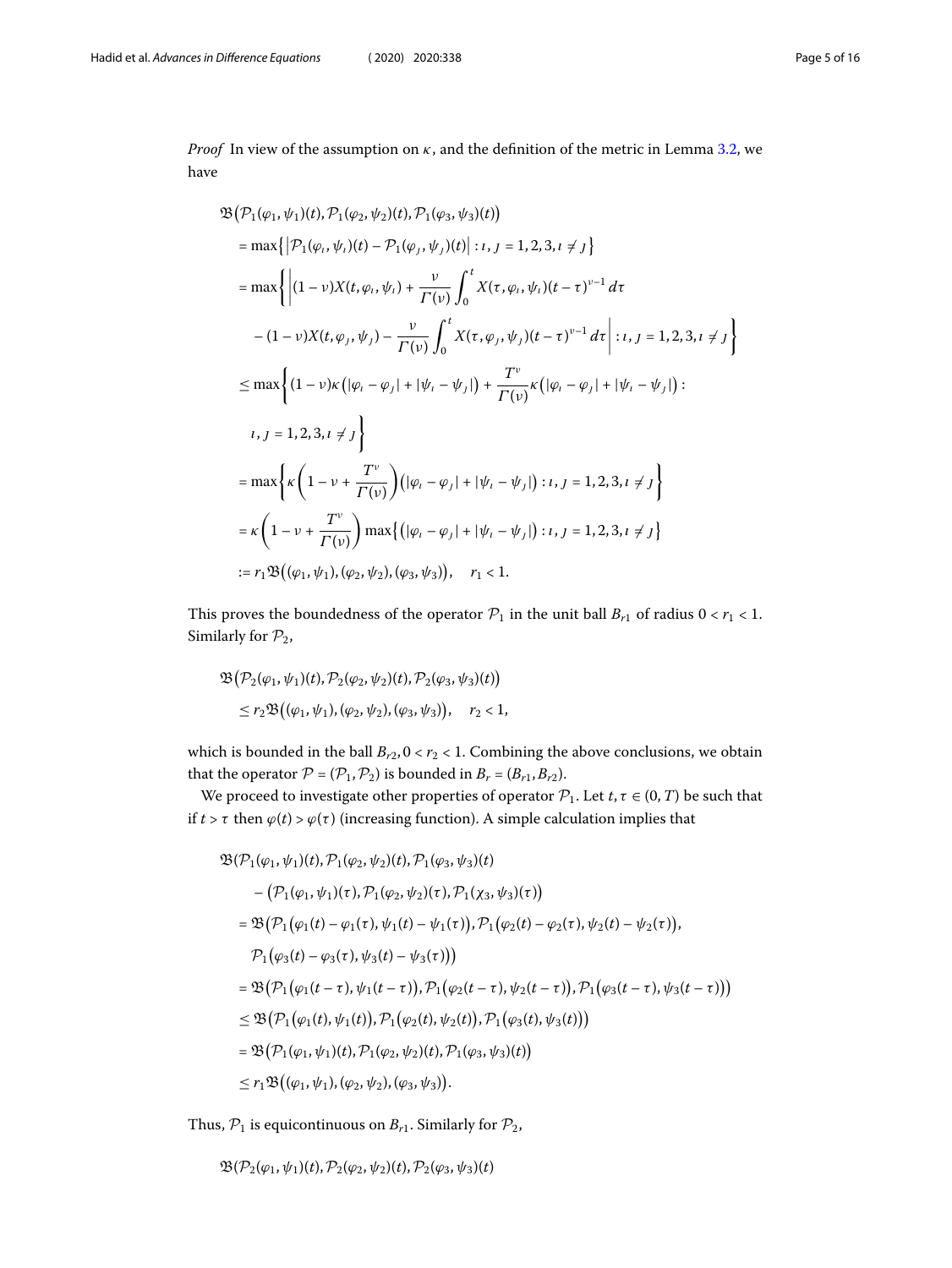$$
- (\mathcal{P}_2(\varphi_1, \psi_1)(\tau), \mathcal{P}_2(\varphi_2, \psi_2)(\tau), \mathcal{P}_2(\varphi_3, \psi_3)(\tau))
$$
  
=  $\mathfrak{B}(\mathcal{P}_2(\varphi_1(t) - \varphi_1(\tau), \psi_1(t) - \psi_1(\tau)), \mathcal{P}_2(\varphi_2(t) - \varphi_2(\tau), \psi_2(t) - \psi_2(\tau)),$   
 $\mathcal{P}_2(\varphi_3(t) - \varphi_3(\tau), \psi_3(t) - \psi_3(\tau)))$   
 $\leq r_2 \mathfrak{B}((\varphi_1, \psi_1), (\varphi_2, \psi_2), (\varphi_3, \psi_3)).$ 

Thus, the integral operator  $\mathcal P$  is equicontinuous on  $B_r$ .

Next, we check the continuity of the integral operator  $P \in B_r$ . By assuming  $\varphi_l(t) - \eta_l(t) =$  $\xi_l(t)$ , and  $\psi_l(t) - \lambda_l(t) = v_l(t)$ ,  $l = 1, 2, 3$ , we obtain

$$
\mathfrak{B}(\mathcal{P}_{1}(\varphi_{1}(t)-\eta_{1}(t),\psi_{l}(t)-\lambda_{l}(t)),\mathcal{P}_{1}(\varphi_{2}(t)-\eta_{2}(t),\psi_{2}(t)-\lambda_{2}(t)),
$$
\n
$$
\mathcal{P}_{1}(\varphi_{3}(t)-\eta_{3}(t),\psi_{3}(t)-\lambda_{3}(t)))
$$
\n
$$
= \mathfrak{B}(\mathcal{P}_{1}((\xi_{1}(t),\nu_{1}(t))),\mathcal{P}_{1}((\xi_{2}(t),\nu_{2}(t))),\mathcal{P}_{1}((\xi_{3}(t),\nu_{3}(t))))
$$
\n
$$
\leq \max\left\{(1-\nu)\kappa\left(|\xi_{l}-\xi_{l}|+|\nu_{l}-\nu_{l}|\right)+\kappa\frac{T^{\nu}}{T(\nu)}\left(|\xi_{l}-\xi_{l}|+|\nu_{l}-\nu_{l}|\right):
$$
\n
$$
i,j=1,2,3,i\neq j\right\}
$$
\n
$$
= \kappa\left(1-\nu+\frac{T^{\nu}}{T(\nu)}\right)\max\left\{\left(|\xi_{l}-\xi_{j}|+|\nu_{l}-\nu_{j}|\right):i,j=1,2,3,i\neq j\right\}
$$
\n
$$
= r_{1}\mathfrak{B}(\xi_{1},\nu_{1}),(\xi_{2},\nu_{2}),(\xi_{3},\nu_{3})), r_{1} < 1
$$
\n
$$
\leq r_{1}\mathfrak{B}((\varphi_{1},\psi_{1}),(\varphi_{2},\psi_{2}),(\varphi_{3},\psi_{3})).
$$

Therefore, the operator  $P_1$  is continuous in  $B_{r1}$ . Similarly, for  $P_2$ , which leads to the conclusion that P has a fixed point  $\mathcal{P}(\varphi, \psi) = (\varphi, \psi)$  corresponding to the solution of the dynamic system [\(2](#page-2-1)).

Next, we aim to check inequality([3\)](#page-2-2). Suppose that there are two continuous and nondecreasing functions  $\flat_1, \wp_1$ :  $[0, \infty) \to [0, \infty)$  such that  $\flat_1(t), \wp_1(t) > 0$  for  $t > 0$  and  $\flat_1(0) =$  $\wp_1(0) = 0$ . Now, suppose that

$$
b_1(\epsilon) = \epsilon/r_1, \qquad \wp_1(\epsilon) = \frac{\epsilon(1-r_1)}{r_1}.
$$

Then by the boundedness of  $P_1$ , we conclude that

$$
b_1(\mathfrak{B} \mathcal{P}_1((\varphi_1, \psi_1), (\varphi_1, \psi_1), (\varphi_i, \psi_i))
$$
  
\n
$$
= \mathfrak{B} \mathcal{P}_1((\varphi_1, \psi_1), (\varphi_1, \psi_1), (\varphi_i, \psi_i))/r_1
$$
  
\n
$$
\leq \mathfrak{B}((\varphi_1, \psi_1), (\varphi_2, \psi_2), (\varphi_3, \psi_3))
$$
  
\n
$$
\leq \mathfrak{B}((\varphi_1, \psi_1), (\varphi_1, \psi_1), (\varphi_i, \psi_i)) + \mathfrak{B}((\varphi_2, \psi_2), (\varphi_2, \psi_2), (\varphi_i, \psi_i))
$$
  
\n
$$
+ \mathfrak{B}((\varphi_3, \psi_3), (\varphi_3, \psi_3), (\varphi_k, \psi_k))
$$
  
\n
$$
= b_1(\mathfrak{B}((\varphi_1, \psi_1), (\varphi_1, \psi_1), (\varphi_i, \psi_i)))
$$
  
\n
$$
- \varphi_1(\mathfrak{B}((\varphi_1, \psi_1), (\varphi_1, \psi_1), (\varphi_i, \psi_i)) + \mathfrak{B}((\varphi_2, \psi_2), (\varphi_2, \psi_2), (\varphi_i, \psi_i))
$$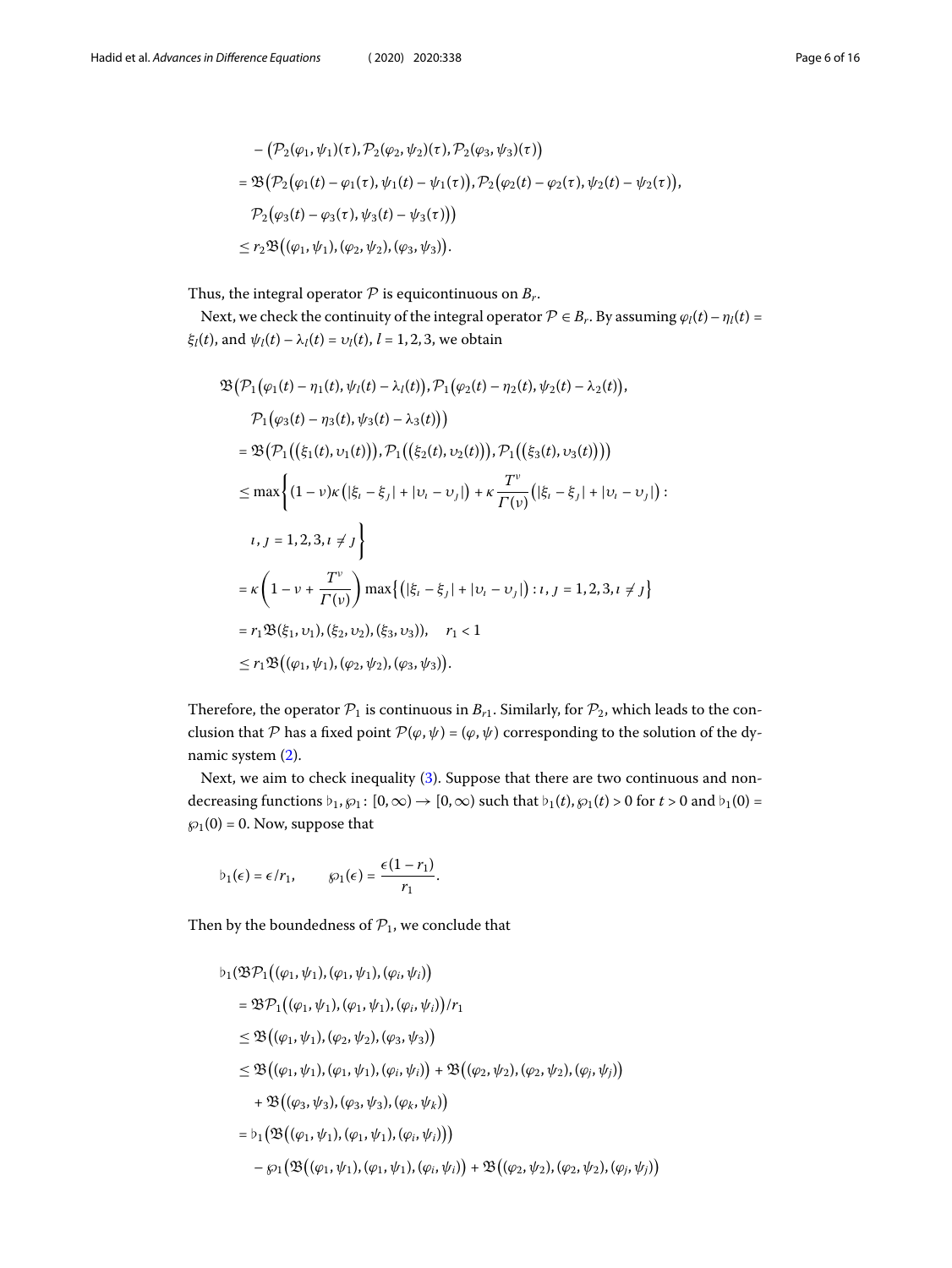+ 
$$
\mathfrak{B}((\varphi_3, \psi_3), (\varphi_3, \psi_3), (\varphi_k, \psi_k)))
$$
  
\n $\leq b_1 \big( \mathfrak{B}((\varphi_1, \psi_1), (\varphi_1, \psi_1), (\varphi_i, \psi_i)) \big) - \wp_1 \big( \mathfrak{B}((\varphi_1, \psi_1), (\varphi_1, \psi_1), (\varphi_i, \psi_i)) \big)$   
\n+ min{ $\mathfrak{B}((\varphi_2, \psi_2), (\varphi_2, \psi_2), \mathcal{P}_1(\varphi_2, \psi_2))$ ,  $\mathfrak{B}((\varphi_2, \psi_2), (\chi_2, \psi_2), \mathcal{P}_1(\varphi_1, \psi_1))$ ,  
\n $\mathfrak{B}((\varphi_1, \psi_1), (\varphi_1, \psi_1), \mathcal{P}_1(\varphi_1, \psi_1))$ ,  
\n $\mathfrak{B}((\varphi_1, \psi_1), (\varphi_1, \psi_1), \mathcal{P}_1(\varphi_2, \psi_2))$  }.

<span id="page-6-0"></span>Hence, this implies that inequality [\(3](#page-2-2)) holds. Similarly, for  $P_2$ , which implies that the integral operator  $P$  has a unique fixed point lying in  $B_r = (B_{r1}, B_{r2}), r \le 1.$ 

By taking  $X(t, \varphi, \psi) := \alpha_1(t)\varphi(t) + \alpha(t)\psi(t)$  and  $A(t, \varphi, \psi) := \beta_1(t)\psi(t) + \beta(t)\alpha(t)$  in Theorem [3.3](#page-3-1), we have the following result:

**Theorem 3.4** Consider the dynamic system [\(1](#page-2-0)). If  $T^{\nu} \le \nu$ ,  $\nu \in (0, 1]$  then it admits a unique fixed point in the ball  $B_r$ , where  $r = (\alpha_{\max}, \beta_{\max}) = (\max{\{\alpha_1(t), \alpha(t)\}}, \max{\{\beta_1(t), \beta(t)\}}).$ 

*Proof* Define an operator  $Q : \mathbb{R} \times \mathbb{R} \to \mathbb{R} \times \mathbb{R}$  as follows:

$$
(Q(\varphi, \psi))(t)
$$
\n
$$
= (Q_{1}(\varphi, \psi), Q_{2}(\varphi, \psi))(t)
$$
\n
$$
= ((1 - v)(\alpha_{1}(t)\varphi(t) + \alpha(t)\psi(t)) + \frac{v}{\Gamma(v)}\int_{0}^{t} (\alpha_{1}(\tau)\varphi(\tau) + \alpha(\tau)\psi(\tau))(t - \tau)^{v-1} d\tau,
$$
\n
$$
(1 - v)(\beta_{1}(t)\psi(t) + \beta(t)\varphi(t)) + \frac{v}{\Gamma(v)}\int_{0}^{t} (\beta_{1}(\tau)\psi(\tau) + \beta(\tau)\varphi(\tau))(t - \tau)^{v-1} d\tau),
$$
\n
$$
\mathfrak{B}(Q_{1}(\varphi_{1}, \psi_{1})(t), Q_{1}(\varphi_{2}, \psi_{2})(t), Q_{1}(\varphi_{3}, \psi_{3})(t))
$$
\n
$$
= \max\{|Q_{1}(\varphi_{1}, \psi_{1})(t) - Q_{1}(\varphi_{1}, \psi_{1})(t)| : t, j = 1, 2, 3, t \neq j\}
$$
\n
$$
= \max\{|(1 - v)(\alpha_{1}(t)\varphi_{1}(t) + \alpha(t)\psi_{1}(t))| : t = 1, 2, 3, t \neq j\}
$$
\n
$$
= \max\{|(1 - v)(\alpha_{1}(t)\varphi_{1}(t) + \alpha(\tau)\psi_{1}(t))| + \frac{v}{\Gamma(v)}\int_{0}^{t} (\alpha_{1}(\tau)\varphi_{1}(\tau) + \alpha(\tau)\psi_{1}(\tau))(t - \tau)^{v-1} d\tau| : t = 1, 2, 3, t \neq j\}
$$
\n
$$
\leq (1 - v)\alpha_{\max}(|\varphi_{1} - \varphi_{1}| + |\psi_{1} - \psi_{1}|) + \frac{T^{v}}{\Gamma(v)}\alpha_{\max}(|\varphi_{1} - \varphi_{1}| + |\psi_{1} - \psi_{1}|)
$$
\n
$$
\leq (1 - v)\alpha_{\max}(|\varphi_{1} - \varphi_{1}| + |\psi_{1} - \psi_{1}|) + \frac{V^{v}}{\Gamma(v)}\alpha_{\max}(|\varphi_{1} - \varphi_{1}| + |\psi_{1} - \psi_{1}|)
$$
\n
$$
\leq (1 - v)\alpha_{\max}(|\varphi
$$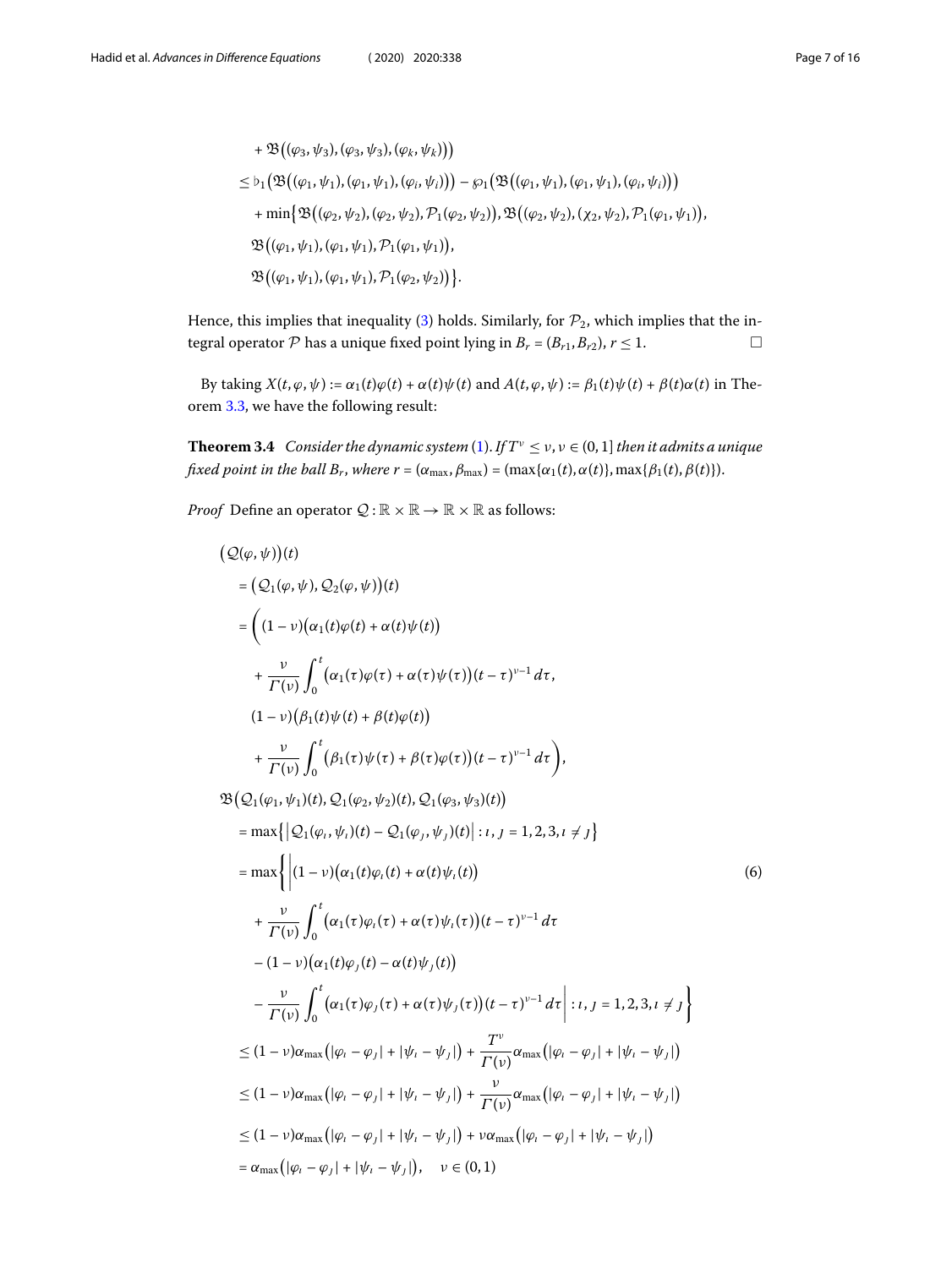$$
= \alpha_{\max} \mathfrak{B}\big((\varphi_1,\psi_1),(\varphi_2,\psi_2),(\varphi_3,\psi_3)\big).
$$

This yields the boundedness of the operator  $\mathcal{Q}_1$  in the unit ball  $B_{\alpha_{\text{max}}}$ . Similarly for  $\mathcal{Q}_2$ ,

$$
\mathfrak{B}\big(\mathcal{Q}_2(\varphi_1,\psi_1)(t),\mathcal{Q}_2(\varphi_2,\psi_2)(t),\mathcal{Q}_2(\varphi_3,\psi_3)(t)\big)\leq\beta_{\max}\mathfrak{B}\big((\varphi_1,\psi_1),(\varphi_2,\psi_2),(\varphi_3,\psi_3)\big),
$$

which is bounded in the ball  $B_{\beta_{\text{max}}}$ . Combining the above conclusions, we obtain that the operator  $Q = (Q_1, Q_2)$  is bounded in  $B_r = (B_{\alpha_{\text{max}}}, B_{\beta_{\text{max}}})$ .

We proceed to investigate other properties of operator  $Q_1$ . Let  $t, \tau \in (0, T)$  be such that if  $t > \tau$  then  $\varphi(t) > \varphi(\tau)$  (increasing function). A simple calculation implies that

$$
\mathfrak{B}(\mathcal{Q}_{1}(\varphi_{1}, \psi_{1})(t), \mathcal{Q}_{1}(\varphi_{2}, \psi_{2})(t), \mathcal{Q}_{1}(\varphi_{3}, \psi_{3})(t) \n- (\mathcal{Q}_{1}\varphi_{1}(\tau), \mathcal{Q}_{1}(\varphi_{2}, \psi_{2})(\tau), \mathcal{Q}_{1}(\varphi_{3}, \psi_{3})(\tau)) \n= \mathfrak{B}(\mathcal{Q}_{1}(\varphi_{1}(t) - \varphi_{1}(\tau), \psi_{1}(t) - \psi_{1}(\tau)), \mathcal{Q}_{1}(\varphi_{2}(t) - \varphi_{2}(\tau), \psi_{2}(t) - \psi_{2}(\tau)), \n\mathcal{Q}_{1}(\varphi_{3}(t) - \varphi_{3}(\tau), \psi_{3}(t) - \psi_{3}(\tau))) \n= \mathfrak{B}(\mathcal{Q}_{1}(\varphi_{1}(t-\tau), \psi_{1}(t-\tau)), \mathcal{Q}_{1}(\varphi_{2}(t-\tau), \psi_{2}(t-\tau)), \mathcal{Q}_{1}(\varphi_{3}(t-\tau), \psi_{3}(t-\tau))) \n\leq \mathfrak{B}(\mathcal{P}_{1}(\varphi_{1}(t), \psi_{1}(t)), \mathcal{Q}_{1}(\varphi_{2}(t), \psi_{2}(t)), \mathcal{Q}_{1}(\varphi_{3}(t), \psi_{3}(t))) \n= \mathfrak{B}(\mathcal{Q}_{1}(\varphi_{1}, \psi_{1})(t), \mathcal{Q}_{1}(\varphi_{2}, \psi_{2})(t), \mathcal{Q}_{1}(\varphi_{3}, \psi_{3})(t)) \n\leq \alpha_{\max} \mathfrak{B}((\varphi_{1}, \psi_{1}), (\varphi_{2}, \psi_{2}), (\varphi_{3}, \psi_{3})).
$$

Thus,  $Q_1$  is equicontinuous on  $B_{\alpha_{\text{max}}}$ . Similarly for  $Q_2$ ,

$$
\mathfrak{B}(\mathcal{Q}_2(\varphi_1, \psi_1)(t), \mathcal{Q}_2(\varphi_2, \psi_2)(t), \mathcal{Q}_2(\varphi_3, \psi_3)(t) \n- (\mathcal{Q}_2(\varphi_1, \psi_1)(\tau), \mathcal{Q}_2(\varphi_2, \psi_2)(\tau), \mathcal{Q}_2(\varphi_3, \psi_3)(\tau)) \n= \mathfrak{B}(\mathcal{Q}_2(\varphi_1(t) - \varphi_1(\tau), \psi_1(t) - \psi_1(\tau)), \mathcal{Q}_2(\varphi_2(t) - \varphi_2(\tau), \psi_2(t) - \psi_2(\tau)), \n\mathcal{Q}_2(\varphi_3(t) - \varphi_3(\tau), \psi_3(t) - \psi_3(\tau)) \n\leq \beta_{\text{max}} \mathfrak{B}((\varphi_1, \psi_1), (\varphi_2, \psi_2), (\varphi_3, \psi_3)).
$$

Thus, the integral operator  $Q$  is equicontinuous on  $B_r = (B_{\alpha_{\text{max}}}, B_{\beta_{\text{max}}})$ .

Next, we check the continuity of the integral operator  $Q \in B_r$ . Now, by letting  $\varphi_j(t)$  –  $\eta_j(t) = \xi_j(t)$  and  $\psi_j(t) - \lambda_j(t) = \nu_j(t)$ ,  $j = 1, 2, 3$ , we get

$$
\mathfrak{B}(\mathcal{Q}_1(\varphi_1(t) - \eta_1(t), \psi_1(t) - \lambda_1(t)), \mathcal{Q}_1(\varphi_2(t) - \eta_2(t), \psi_2(t) - \lambda_2(t)),
$$
  

$$
\mathcal{Q}_1(\varphi_3(t) - \eta_3(t), \psi_3(t) - \lambda_3(t)))
$$
  

$$
= \mathfrak{B}(\mathcal{Q}_1((\xi_1(t), \nu_1(t))), \mathcal{Q}_1((\xi_2(t), \nu_2(t))), \mathcal{Q}_1((\xi_3(t), \nu_3(t))))
$$
  

$$
\leq \alpha_{\max} \mathfrak{B}((\varphi_1, \psi_1), (\varphi_2, \psi_2), (\varphi_3, \psi_3)).
$$

Therefore, the operator  $\mathcal{Q}_1$  is continuous in  $B_{\alpha_{\text{max}}}$ . Similarly, for  $\mathcal{Q}_2$ , which leads to a conclusion that Q has a fixed point  $\mathcal{Q}(\varphi, \psi) = (\varphi, \psi)$  corresponding to the solution of the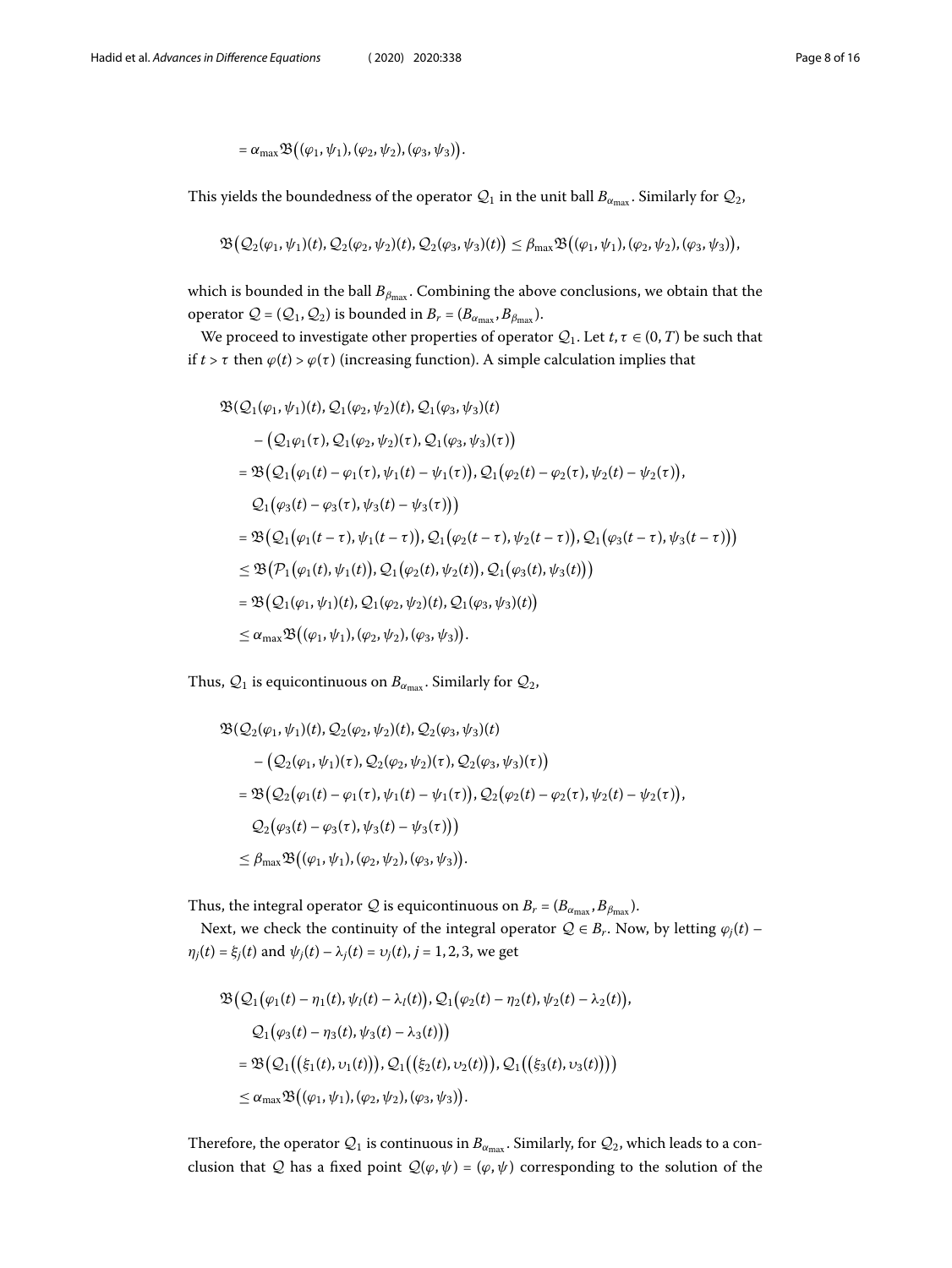dynamic system [\(2](#page-2-1)). Finally, condition([3](#page-2-2)) can be verified in the same manner as in Theorem [3.4](#page-6-0), by assuming

$$
b_1(\epsilon) = \epsilon/\alpha_{\max}, \qquad \wp_1(\epsilon) = \frac{\epsilon(1-\alpha_{\max})}{\alpha_{\max}}, \quad 0 < \alpha_{\max} < 1.
$$

Thus, Q has a unique fixed point lying in  $B_{\alpha_{\text{max}},\beta_{\text{max}}} = (B_{\alpha_{\text{max}},B_{\beta_{\text{max}}}})$ . This completes the  $\Box$ 

## **3.2 Approximate solvability**

In this section, we consider a generalization for the Chebyshev polynomials of the first type by using the ABC operator. We shall present two cases. The first one uses constant connections, and is called the symmetric solution. This case represents the setting when both  $\varphi$  and  $\psi$  have the same number of infected and cured. While the second case considers the connections as functions with respect to t.

# 3.2.1 Symmetric solvability with constant connections

Define the expanded formula of the solution by

<span id="page-8-1"></span><span id="page-8-0"></span>
$$
\varphi(t) = \sum_{n=0}^{\infty} \alpha_n T_n(t), \qquad \psi(t) = \sum_{n=0}^{\infty} \beta_n T_n(t), \tag{7}
$$

where  $T_n(t)$  indicates the Chebyshev polynomials of the first kind such that  $T_0(t)$  =  $1, T_{n+1}(t) = 2tT_n(t) - T_{n-1}(t)$ ,  $n \ge 1$ . Chebyshev polynomials are of unlimited significance in various parts of mathematics, mainly approximation theory. The integrals of Chebyshev polynomials are (see [\[8](#page-15-2)])

$$
\int T_n(t) = \frac{1}{2} \left( \frac{T_{n+1}(t)}{n+1} - \frac{T_{n-1}(t)}{n-1} \right), \quad n > 1.
$$
\n(8)

The solution of([1\)](#page-2-0) is given by the following construction:

$$
(\varphi(t), \psi(t))
$$
\n
$$
= \left( (1 - \nu)(\varphi(t) + \psi(t)) + \frac{\nu}{\Gamma(\nu)} \int_0^t (\varphi(\tau) + \psi(\tau))(t - \tau)^{\nu - 1} d\tau, \right.
$$
\n
$$
(1 - \nu)(\varphi(t) + \psi(t)) + \frac{\nu}{\Gamma(\nu)} \int_0^t (\varphi(\tau) + \psi(\tau))(t - \tau)^{\nu - 1} d\tau \right)
$$
\n
$$
\approx 2^{\nu - 1} \left( (1 - \nu)(\varphi(t) + \psi(t)) + \frac{\nu}{\Gamma(\nu)} \int_0^t (\varphi(\tau) + \psi(\tau)) d\tau, \right.
$$
\n
$$
(1 - \nu)(\varphi(t) + \psi(t)) + \frac{\nu}{\Gamma(\nu)} \int_0^t (\varphi(\tau) + \psi(\tau)) d\tau \right).
$$
\n(9)

Now,by using the definition of  $\varphi$  in ([7\)](#page-8-0) and the integral formula of  $T_n$  in ([8\)](#page-8-1), we have

$$
\varphi(t) = 2^{\nu-1} \left( (1 - \nu) \big( \varphi(t) + \psi(t) \big) + \frac{\nu}{\Gamma(\nu)} \int_0^t \big( \varphi(\tau) + \psi(\tau) \big) d\tau \right)
$$
  
= 
$$
2^{\nu-1} \left( (1 - \nu) \left( \sum_{n=0}^{\infty} \alpha_n T_n(t) + \sum_{n=0}^{\infty} \beta_n T_n(t) \right) \right)
$$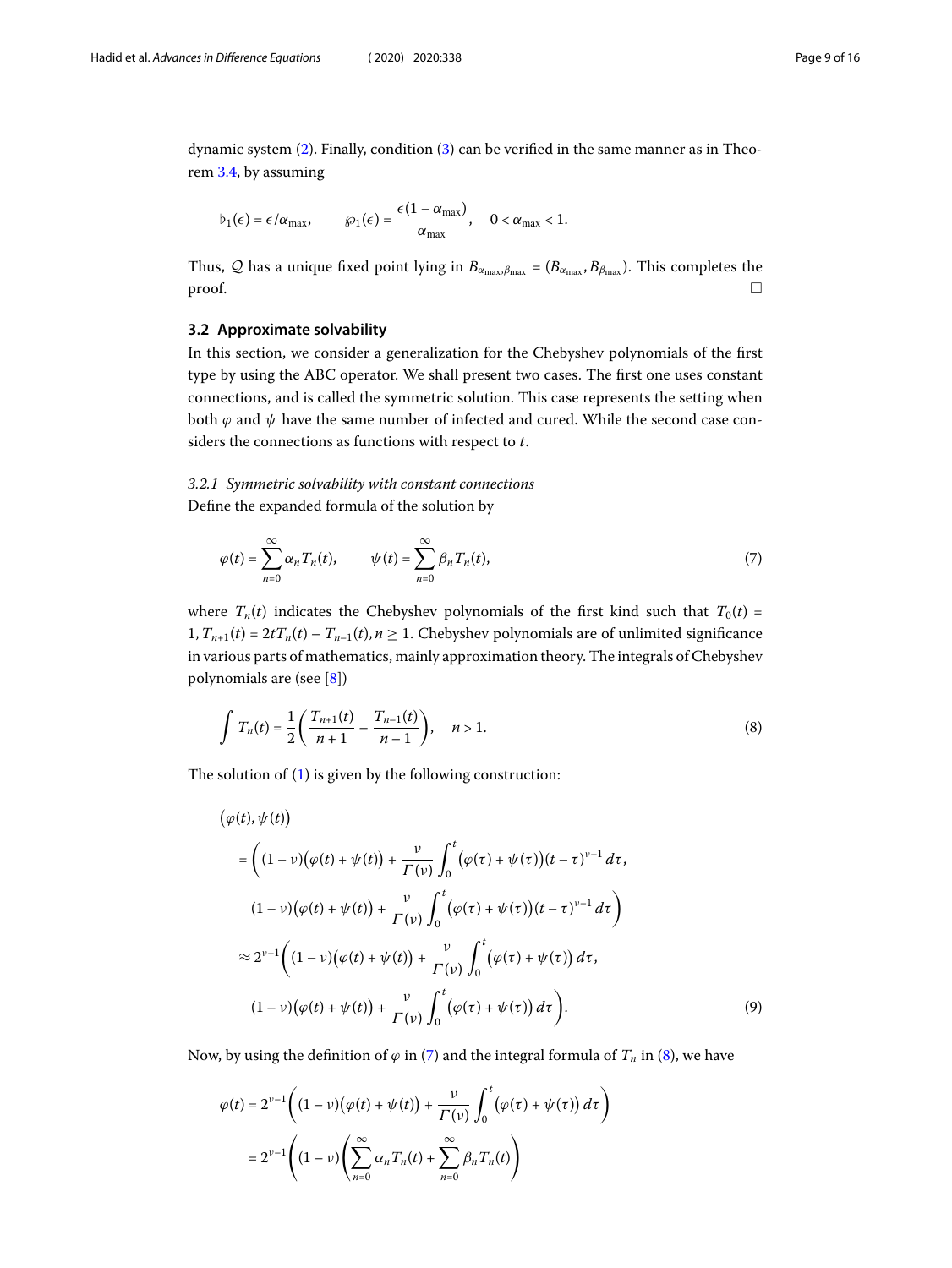$$
+\frac{\nu}{\Gamma(\nu)} \int_{0}^{t} \left( \sum_{n=0}^{\infty} \alpha_{n} T_{n}(\tau) + \sum_{n=0}^{\infty} \beta_{n} T_{n}(\tau) \right) d\tau \right)
$$
  
\n
$$
= 2^{\nu-1} \left( (1 - \nu) \left( \sum_{n=0}^{\infty} \alpha_{n} T_{n}(t) + \sum_{n=0}^{\infty} \beta_{n} T_{n}(t) \right)
$$
  
\n
$$
+\frac{\nu}{\Gamma(\nu)} \left( \sum_{n=0}^{\infty} \alpha_{n} \int_{0}^{t} T_{n}(\tau) d\tau + \sum_{n=0}^{\infty} \beta_{n} \int_{0}^{t} T_{n}(\tau) d\tau \right)
$$
  
\n
$$
\approx 2^{\nu-1} (1 - \nu) \left( \sum_{n=0}^{\infty} \alpha_{n} T_{n}(t) + \sum_{n=0}^{\infty} \beta_{n} T_{n}(t) \right) + \frac{\nu}{2^{2-\nu} \Gamma(\nu)} \sum_{n=2}^{\infty} \alpha_{n} \left( \frac{T_{n+1}(t)}{n+1} - \frac{T_{n-1}(t)}{n-1} \right)
$$
  
\n
$$
+\frac{\nu}{2^{2-\nu} \Gamma(\nu)} \sum_{n=2}^{\infty} \beta_{n} \left( \frac{T_{n+1}(t)}{n+1} - \frac{T_{n-1}(t)}{n-1} \right).
$$
 (10)

By symmetry, we obtain

<span id="page-9-0"></span>
$$
\varphi(t) = \psi(t) \n\approx 2^{\nu} (1 - \nu) \left( \sum_{n=0}^{\infty} \alpha_n T_n(t) \right) + \frac{\nu}{2^{1-\nu} \Gamma(\nu)} \sum_{n=2}^{\infty} \alpha_n \left( \frac{T_{n+1}(t)}{n+1} - \frac{T_{n-1}(t)}{n-1} \right).
$$
\n(11)

By the assumption  $t \le t^{\nu} < T^{\nu} \le \nu \le 1$  (see Theorem [3.4\)](#page-6-0), we have that the asymptotic behavior of the Chebyshev polynomials is

$$
T_n(t) \sim 1, \quad \forall n, t \to 1.
$$

Thus,the finite case of  $(11)$  $(11)$  $(11)$  becomes

$$
\varphi_N(t) = \psi_N(t)
$$
  
\n
$$
\approx 2^{\nu} (1 - \nu) \left( \sum_{n=0}^N \alpha_n \right) + \frac{\nu}{2^{1-\nu} \Gamma(\nu)} \sum_{n=2}^N \alpha_n \left( \frac{1}{n+1} - \frac{1}{n-1} \right). \tag{12}
$$

Consequently, by the convexity of the functions  $\varphi(t) = \psi(t)$  which are majored by  $\frac{1}{1-t}$ ,  $t \in$ (0, 1), we have the following construction:

$$
\alpha_2 \leq \frac{1}{(2^{\nu}(1-\nu)+\frac{\nu}{2^{1-\nu}\Gamma(\nu)}(-\frac{2}{3}))},
$$
  
\n
$$
\alpha_3 \leq \frac{1}{(2^{\nu}(1-\nu)+\frac{\nu}{2^{1-\nu}\Gamma(\nu)}(-\frac{1}{4}))},
$$
  
\n
$$
\alpha_4 \leq \frac{1}{(2^{\nu}(1-\nu)+\frac{\nu}{2^{1-\nu}\Gamma(\nu)}(-\frac{2}{15}))},
$$
  
\n
$$
\vdots
$$
 (13)

For example,

$$
\nu = 0.1 \rightarrow \alpha_2 = 1.040, \alpha_3 = 1.038, \alpha_4 = 1.037, \dots,
$$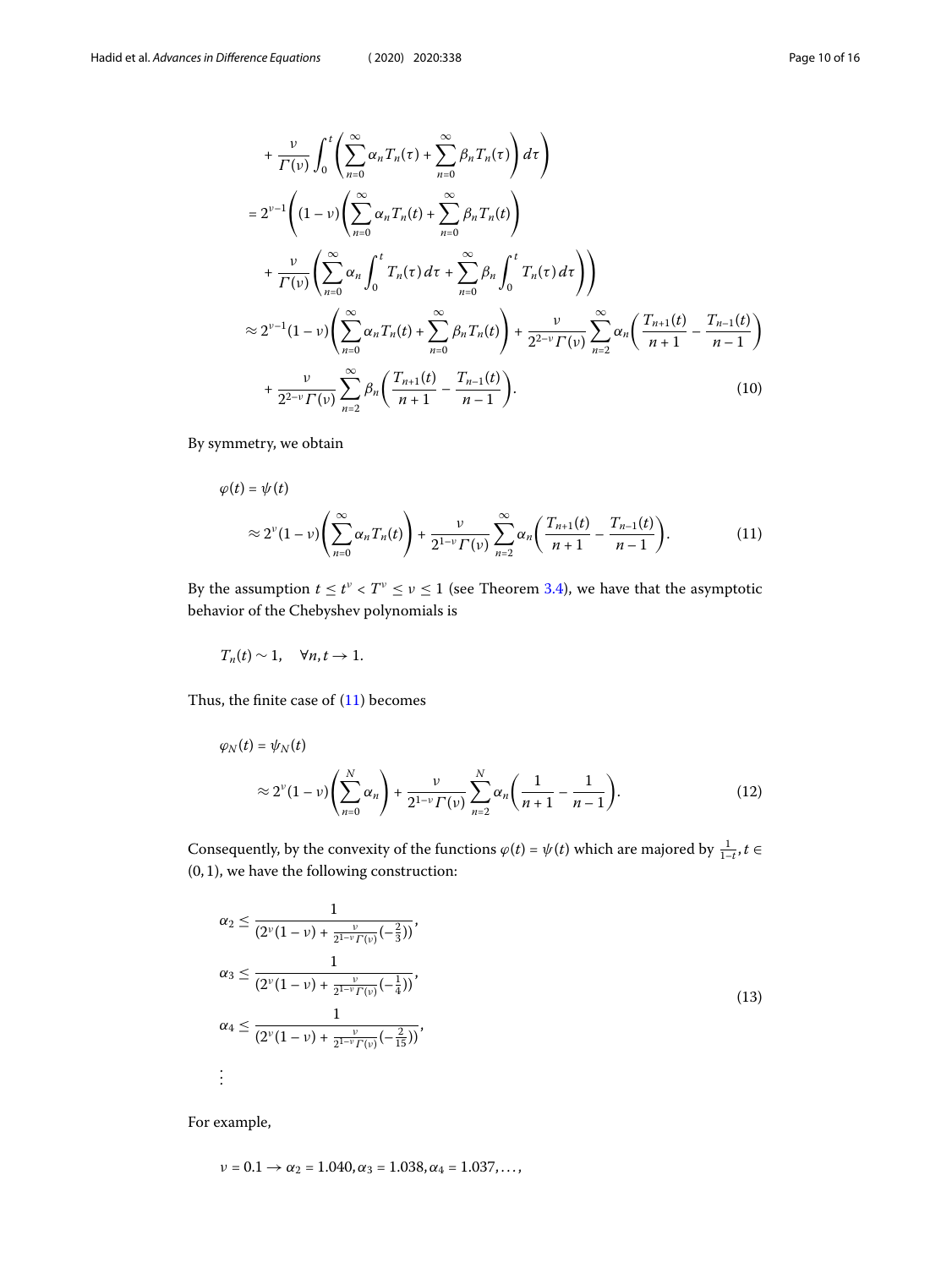$$
\nu = 0.25 \rightarrow \alpha_2 = 1.156, \alpha_3 = 1.134, \alpha_4 = 1.128, ...,
$$
  
\n
$$
\nu = 0.5 \rightarrow \alpha_2 = 1.741, \alpha_3 = 1.521, \alpha_4 = 1.469, ...,
$$
  
\n
$$
\nu = 0.75 \rightarrow \alpha_2 = 12.929, \alpha_3 = 3.427, \alpha_4 = 2.842, ...,
$$
  
\n
$$
\nu = 0.9 \rightarrow \alpha_2 = -2.965, \alpha_3 = -101.588, \alpha_4 = 12.220, ...,
$$
  
\n
$$
\nu = 1 \rightarrow \alpha_2 = -3/2, \alpha_3 = -4, \alpha_4 = -15/2, ....
$$
  
\n(14)

Thus, the approximate symmetric solution can be seen as follows:

$$
\varphi_2(t) = \alpha_2 T_2(t) \approx \frac{2t^2 - 1}{(2^{\nu}(1 - \nu) + \frac{\nu}{2^{1-\nu}\Gamma(\nu)}(-\frac{2}{3}))},
$$
  
\n
$$
\varphi_3(t) = \alpha_2 T_2(t) + \alpha_3 T_3(t) \approx \frac{2t^2 - 1}{(2^{\nu}(1 - \nu) + \frac{\nu}{2^{1-\nu}\Gamma(\nu)}(-\frac{2}{3}))} + \frac{4t^3 - 3t}{(2^{\nu}(1 - \nu) + \frac{\nu}{2^{1-\nu}\Gamma(\nu)}(-\frac{1}{4}))},
$$
  
\n
$$
\varphi_4(t) = \alpha_2 T_2(t) + \alpha_3 T_3(t) + \alpha_4 T_4(t)
$$
  
\n
$$
\approx \frac{2t^2 - 1}{(2^{\nu}(1 - \nu) + \frac{\nu}{2^{1-\nu}\Gamma(\nu)}(-\frac{2}{3}))}
$$
  
\n
$$
+ \frac{4t^3 - 3t}{(2^{\nu}(1 - \nu) + \frac{\nu}{2^{1-\nu}\Gamma(\nu)}(-\frac{1}{4}))} + \frac{8t^4 - 8t^2 + 1}{(2^{\nu}(1 - \nu) + \frac{\nu}{2^{1-\nu}\Gamma(\nu)}(-\frac{2}{15}))},
$$
  
\n
$$
\vdots
$$
  
\n(15)

# 3.2.2 Symmetric solvability with functional connections In this case, we have the following power series of the solution of([1](#page-2-0)):

$$
\varphi(t) = \sum_{n=0}^{\infty} \alpha_n(t) T_n(t), \qquad \psi(t) = \sum_{n=0}^{\infty} \beta_n(t) T_n(t).
$$
 (16)

The approximate solvability of [\(1](#page-2-0)) can be presented in the next result.

**Theorem 3.5** Consider system ([1\)](#page-2-0) with suitable nonconstant connections  $\alpha(t), \alpha_1(t), \beta(t)$ , and  $\beta_1(t)$  such that  $\delta(t) := \max_t {\alpha(t), \alpha_1(t), \beta(t), \beta_1(t)}$ . The approximate solution of ([1\)](#page-2-0) is

$$
\big(\varphi(t),\psi(t)\big)\approx\left(\sum_{n=0}^{\infty}\delta_{\nu,n}(1+C_{\nu,n})T_n(t),\sum_{n=0}^{\infty}\delta_{\nu,n}(1+C_{\nu,n})T_n(t)\right),\,
$$

where  $\delta_{v,n}$  are constant coefficients and

$$
C_{v,n} = \frac{(-2)\Gamma(v+\frac{1}{2})}{c_n \Gamma(\frac{1}{2})\Gamma(v+1-n)\Gamma(v+1+n)}.
$$

*Proof* From [\(1](#page-2-0)), we have the following solution for  $\varphi(t)$  and similar conclusion for  $\psi(t)$ :

$$
\varphi(t) \approx \delta(t)(1-\nu)\big(\varphi(t)+\psi(t)\big)+\frac{\nu}{\Gamma(\nu)}\int_0^t \delta(\tau)\big(\varphi(\tau)+\psi(\tau)\big)(t-\tau)^{\nu-1}\,d\tau
$$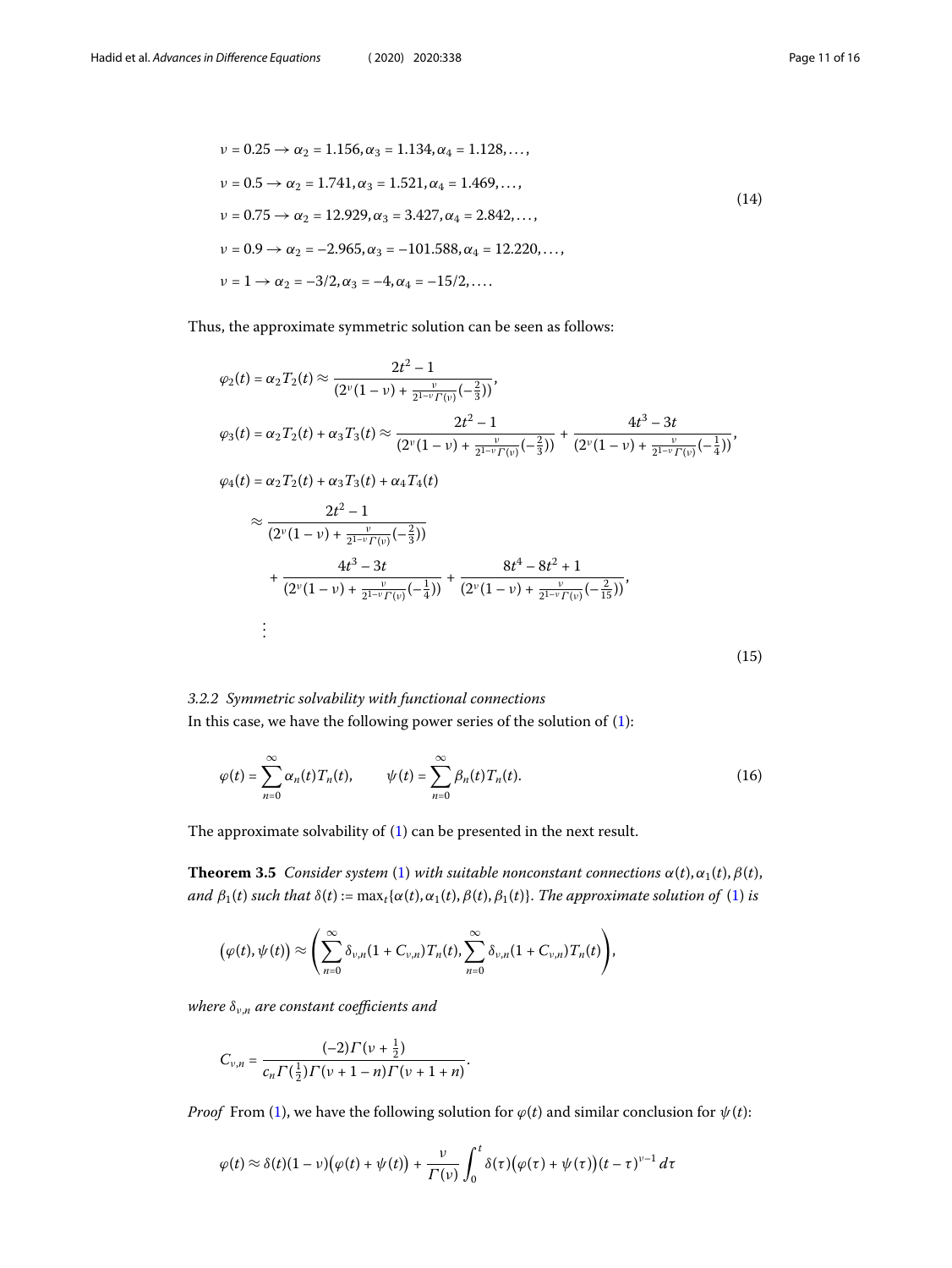$$
\approx \mu_{\nu}\left(f(t) + \frac{1}{\Gamma(\nu)}\int_0^t f(\tau)(t-\tau)^{\nu-1} d\tau\right)
$$
  
=  $\mu_{\nu}\left(f(t) + I^{\nu}f(t)\right), \quad \nu > 0, t > 0,$  (17)

where  $\mu_{\nu} := \max(\nu, 1 - \nu), f(t) = \delta(t)(\varphi(t) + \psi(t))$  and  $I^{\nu}f(t)$  is the Riemann–Liouville integral operator. Assuming that

$$
f(t)=\sum_{n=0}^{\infty}\delta_n(t)T_n(t),
$$

where (see [\[9](#page-15-3)])

$$
\delta_n(t) \approx \frac{1}{\hbar_n} \int_0^1 f(t) T_n(t) \omega(t) dt
$$
  

$$
:= \frac{2}{c_n \pi} \int_0^1 f(t) T_n(t) \frac{1}{\sqrt{t - t^2}} dt
$$
  

$$
\approx \frac{2}{\pi} \int_0^1 f(t) dt
$$
  

$$
:= \delta_n, \quad \forall n,
$$
 (18)

where the parameters satisfy  $t < T^{\nu} < \nu < 1$  (see Theorem [3.4](#page-6-0)), and  $c_n = 1$ ,  $c_0 = 2$ ,  $T_n \sim 1$ . Moreover, in view of Theorem 3.1 [\[9\]](#page-15-3), we have

$$
\varphi(t) \approx \delta(t)(1-\nu)\big(\varphi(t) + \psi(t)\big) + \frac{\nu}{\Gamma(\nu)} \int_0^t \delta(\tau)\big(\varphi(\tau) + \psi(\tau)\big)(t-\tau)^{\nu-1} d\tau
$$
  
\n
$$
\approx \mu_{\nu} \bigg(f(t) + \frac{1}{\Gamma(\nu)} \int_0^t f(\tau)(t-\tau)^{\nu-1} d\tau\bigg)
$$
  
\n
$$
= \mu_{\nu} \big(f(t) + I^{\nu}f(t)\big), \quad \nu > 0, t > 0,
$$
  
\n
$$
= \mu_{\nu} \bigg(\sum_{n=0}^{\infty} \delta_n T_n(t) + \sum_{n=0}^{\infty} \delta_n C_{\nu,n} T_n(t)\bigg)
$$
  
\n
$$
= \mu_{\nu} \sum_{n=0}^{\infty} \delta_n T_n(t)(1 + C_{\nu,n})
$$
  
\n
$$
:= \sum_{n=0}^{\infty} \delta_{\nu,n} (1 + C_{\nu,n}) T_n(t), \qquad (19)
$$

where

$$
C_{v,n} := \frac{(-2)\Gamma(v+\frac{1}{2})}{c_n \Gamma(\frac{1}{2})\Gamma(v+1-n)\Gamma(v+1+n)}.
$$

This completes the proof.  $\hfill \square$ 

Note that

$$
\delta_{\nu,n} \approx \begin{cases} \frac{1}{\pi} & \text{if } \nu \ge 1/2, \\ \frac{2}{\pi} & \text{if } \nu < 1/2. \end{cases}
$$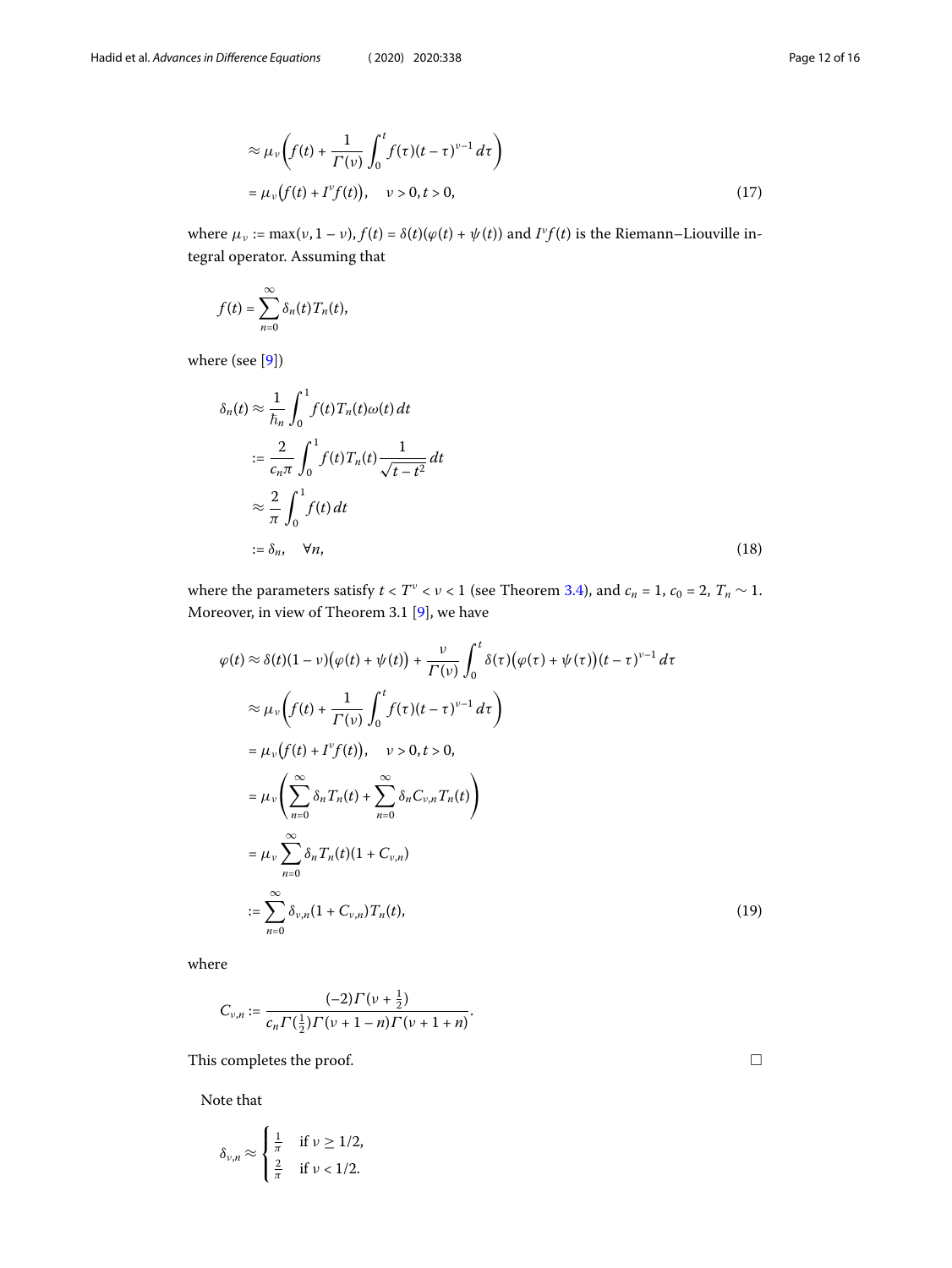And

$$
v = 0.5, n = 2 \rightarrow C_{v,n} = 0.0957, \qquad v = 0.75, n = 2 \rightarrow C_{v,n} = 0.0471,
$$
  
\n
$$
v = 0.5, n = 3 \rightarrow C_{v,n} = -0.0410, \qquad v = 0.75, n = 3 \rightarrow C_{v,n} = -0.0157,
$$
  
\n
$$
v = 0.5, n = 4 \rightarrow C_{v,n} = 0.0228, \qquad v = 0.75, n = 4 \rightarrow C_{v,n} = 0.0074,
$$
  
\n
$$
v = 0.5, n = 5 \rightarrow C_{v,n} = -0.0145, \qquad v = 0.75, n = 5 \rightarrow C_{v,n} = -0.0042.
$$

It is clear that  $|C_{\nu,n}| < 1$  for all  $n \ge 2$  and  $\nu \in [0,1]$ . Therefore, for the finite case, the approximate solution can be evaluated as follows:

<span id="page-12-0"></span>
$$
\varphi_0(t) \approx \frac{2}{\pi} T_0(t) = \frac{2}{\pi}, \qquad \nu \ge 0.5, \quad \text{or}
$$
  
\n
$$
\varphi_0(t) \approx \frac{4}{\pi}, \qquad \nu < 0.5,
$$
  
\n
$$
\varphi_1(t) \approx \frac{2}{\pi} (T_0(t) + T_1(t)) = \frac{2t + 2}{\pi}, \qquad \nu \ge 0.5, \quad \text{or}
$$
  
\n
$$
\varphi_1(t) \approx \frac{4t + 4}{\pi}, \qquad \nu < 0.5,
$$
  
\n
$$
\varphi_2(t) \approx \frac{2}{\pi} (T_0(t) + T_1(t) + T_2(t)) = \frac{2(t + 2t^2)}{\pi}, \qquad \nu \ge 0.5, \quad \text{or}
$$
  
\n
$$
\varphi_2(t) \approx \frac{4(t + 2t^2)}{\pi}, \qquad \nu < 0.5,
$$
  
\n
$$
\vdots
$$

and similarly for  $\psi(t)$ .

# **4 Application**

As an application, we assess our scheme by fitting real statistics from the Internet. Figure [1](#page-13-0) illustrates the imitated data in March for the worst affected countries. We consider the following dynamic system:

<span id="page-12-1"></span>
$$
\Delta^{0.5}\varphi(t) = \alpha_1(t)\varphi(t) + \alpha(t)\psi(t),
$$
  

$$
\Delta^{0.5}\psi(t) = \beta_1(t)\psi(t) + \beta(t)\varphi(t).
$$
\n(21)

By employing different approximations [\(20](#page-12-0)), in Fig. [1](#page-13-0) we plot them depending on the statis-ticsof the data. The approximate solution of ([21](#page-12-1)), in the case of Spain and Italy, is ( $\varphi_2, \psi_2$ ) =  $(\frac{2(t+2t^2)}{\pi}, \frac{2(t+2t^2)}{\pi})$  for the connection constants  $C_{0.5,2} = 0.0957$  and  $C_{0.5,2} = 0.0471$ , respectively. While the data of China indicate using  $(\varphi_1, \psi_1) = (\frac{2t+2}{\pi}, \frac{2t+2}{\pi})$  with the maximum value of connection  $C_{0.5,1}$  = 1. The information about USA recognizes rapidly increasing cases, therefore, we used the combined function of  $\varphi_1$  as follows:  $\varphi_1(t)(\exp(\sqrt{\varphi_1(t)}) - 1)$ with connection value  $C_{0.5,1}$  = 0.023. Note that the confirmed cases are measured in thousands, for example, in Spain, the number of confirmed cases in March was 95.9 K, while in April it was [2](#page-13-1)36.899 K, therefore, the approximate solution is given by ( $\varphi_4$ ,  $\psi_4$ ). Figure 2 indicates the cases in Russia in March and April. The data show that in March the number of infections was very low (per person), but in April it was increasing rapidly (per  $K = 1000$ )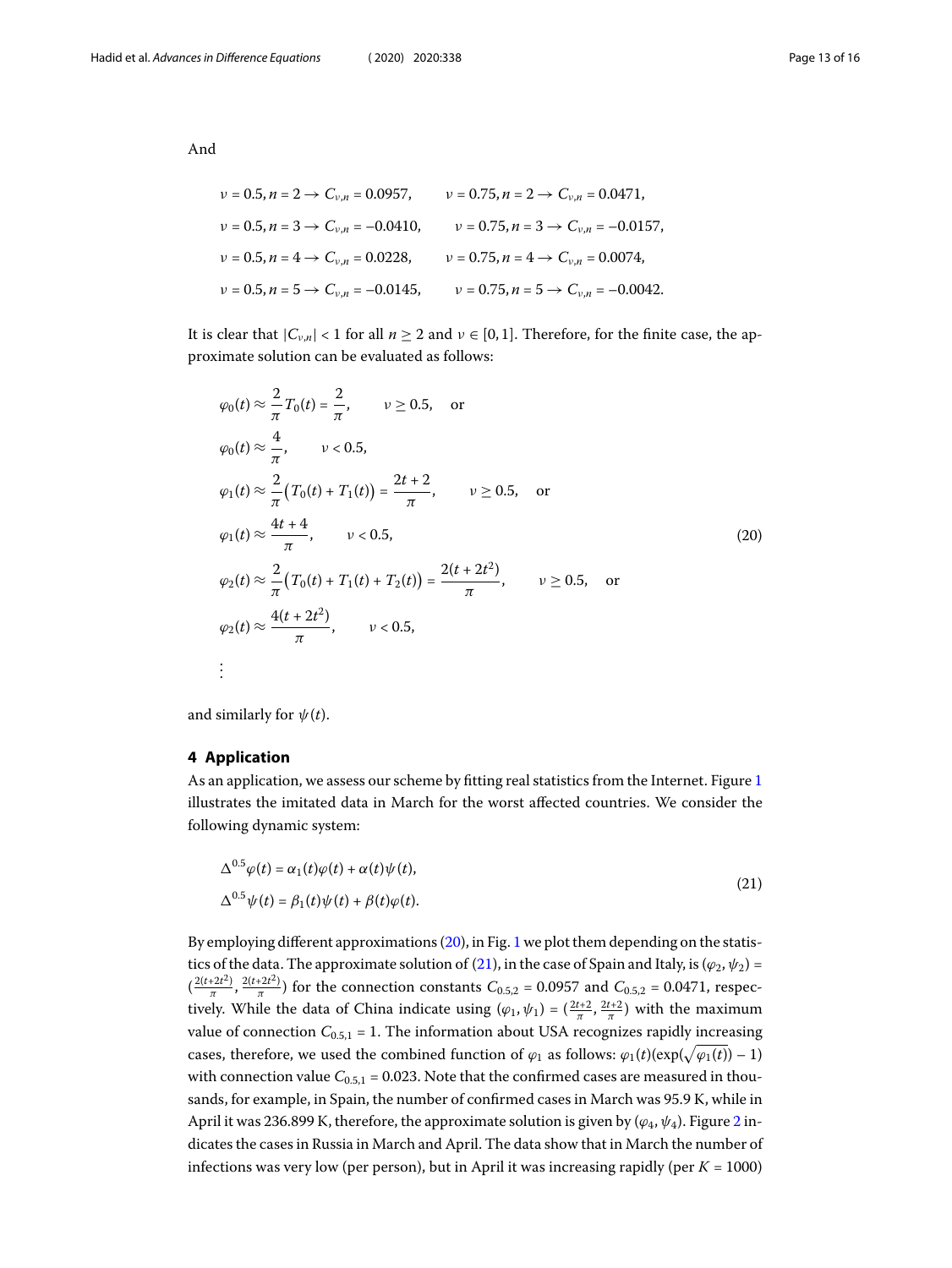

<span id="page-13-1"></span><span id="page-13-0"></span>

Chebyshev polynomials ( $\varphi_2$ ,  $\psi_2$ ) = ( $\frac{2(t+2t^2)}{\pi}$ ,  $\frac{2(t+2t^2)}{\pi}$ ) for Russia in March and April, respectively. In March the , number of infections was per person, while in April it was per K (thousand). The connection coefficient in March is  $C_{0.5,2} = 0.79$ , while in April it is  $C_{0.5,2} = 0.099$ 

but it is still approximated by  $(\varphi_2, \psi_2)$ . We confirmed that the approximate solution by fractional Chebyshev polynomials fits the future expectation of the number of infections. We added also the case of Brazil. The picture is similar also for Brazil data, which indicates huge changes from March to April (see Fig. [3](#page-14-10)).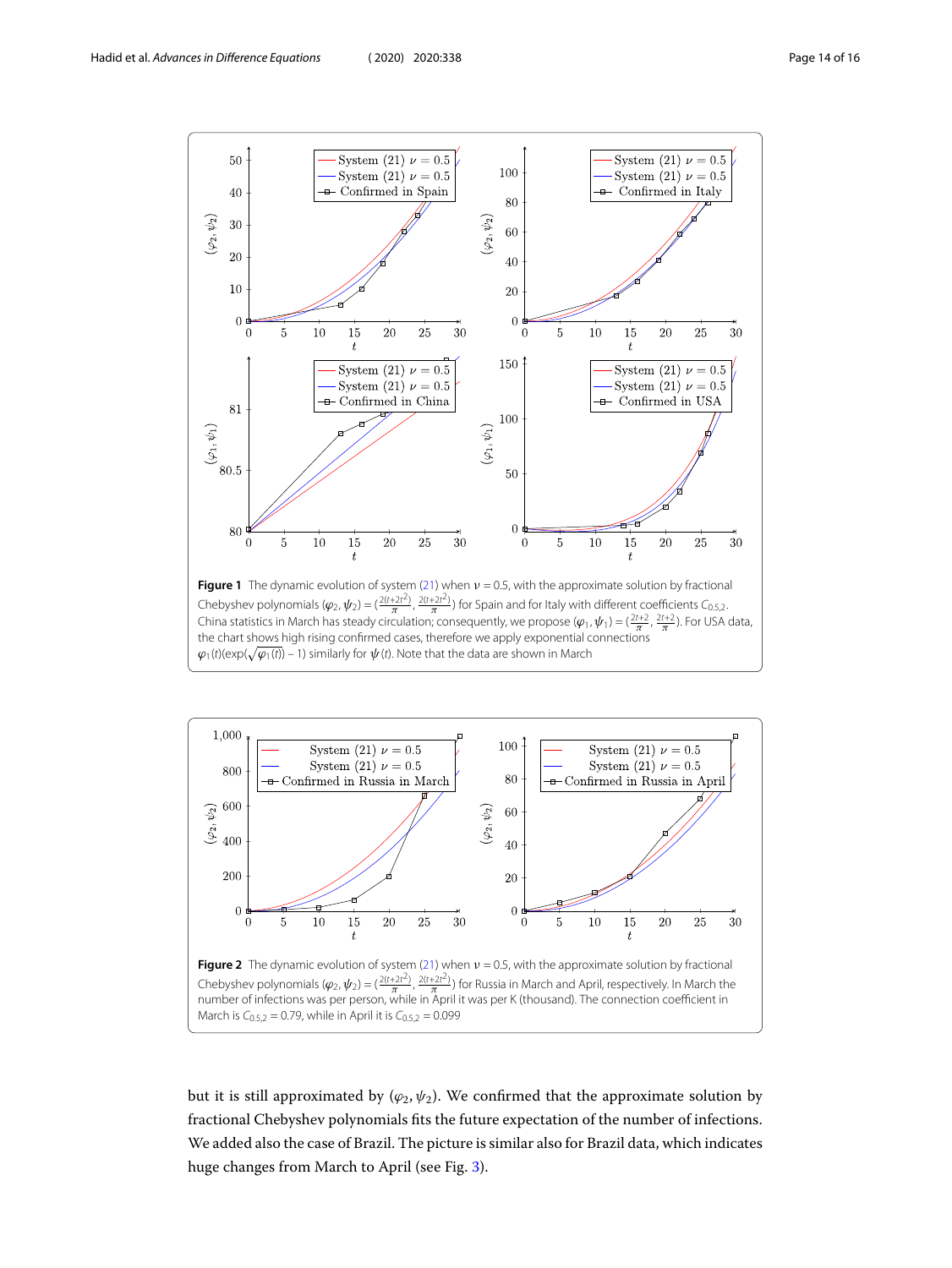<span id="page-14-10"></span>

# **5 Conclusion**

Based on the above, we conclude that the fractional-fractal dynamic system based on the Atangana–Baleanu fractional operator indicates flexibility and accuracy of introducing approximate solutions by fractional Chebyshev polynomials. For our future work, we aim to use the same calculus (ABC) to generalize different polynomials to get an optimal solution.

#### **Acknowledgements**

The authors would like to thank the Ass. Editor for her/his advice in preparation of the article. We express our sincere appreciation to the reviewers for their very careful review of our paper.

### **Funding**

The work here is supported by the University Ajman grant: 2020-COVID-19-08.

#### <span id="page-14-2"></span><span id="page-14-1"></span><span id="page-14-0"></span>**Availability of data and materials**

<span id="page-14-3"></span>Not applicable.

#### <span id="page-14-4"></span>**Competing interests**

The authors declare no conflict of interest.

### **Authors' contributions**

All authors contributed equally in writing this article. All authors read and approved the final manuscript.

#### **Author details**

<span id="page-14-5"></span><sup>1</sup> Department of Mathematics and Sciences, College of Humanities and Sciences, Ajman University, Ajman, UAE. <sup>2</sup>Informetrics Research Group, Ton Duc Thang University, Ho Chi Minh City, Vietnam. <sup>3</sup>Faculty of Mathematics & Statistics, Ton Duc Thang University, Ho Chi Minh City, Vietnam. <sup>4</sup>Faculty of Science, University of Groningen, Groningen, The Netherlands. <sup>5</sup>Department of Mathematics, Faculty of Science, University of Jordan, Amman, 11942, Jordan.

### <span id="page-14-7"></span><span id="page-14-6"></span>**Publisher's Note**

<span id="page-14-8"></span>Springer Nature remains neutral with regard to jurisdictional claims in published maps and institutional affiliations.

### <span id="page-14-9"></span>Received: 22 May 2020 Accepted: 22 June 2020 Published online: 08 July 2020

#### **References**

- 1. World Health Organization, Coronavirus disease (COVID-19) outbreak, [https://www.who.int/emergencies/diseases/](https://www.who.int/emergencies/diseases/novel-coronavirus-2019) [novel-coronavirus-2019](https://www.who.int/emergencies/diseases/novel-coronavirus-2019)
- 2. World Health Organization, Coronavirus disease (COVID-19) report, [https://www.who.int/docs/default-source/](https://www.who.int/docs/default-source/coronaviruse/who-china-joint-mission-on-covid-19-final-report.pdf) [coronaviruse/who-china-joint-mission-on-covid-19-final-report.pdf](https://www.who.int/docs/default-source/coronaviruse/who-china-joint-mission-on-covid-19-final-report.pdf)
- 3. Lanteri, D., Carco, D., Castorina, P.: How macroscopic laws describe complex dynamics: asymptomatic population and CoviD-19 spreading (2020) [arXiv:2003.12457](http://arxiv.org/abs/arXiv:2003.12457)
- 4. Atangana, A.: Modelling the spread of COVID-19 with new fractal-fractional operators: can the lockdown save mankind before vaccination?. Chaos Solitons Fractals 136, 109860 (2020)
- 5. Caputo, M., Fabrizio, M.: A new definition of fractional derivative without singular kernel. Prog. Fract. Differ. Appl. 1, 1–13 (2015)